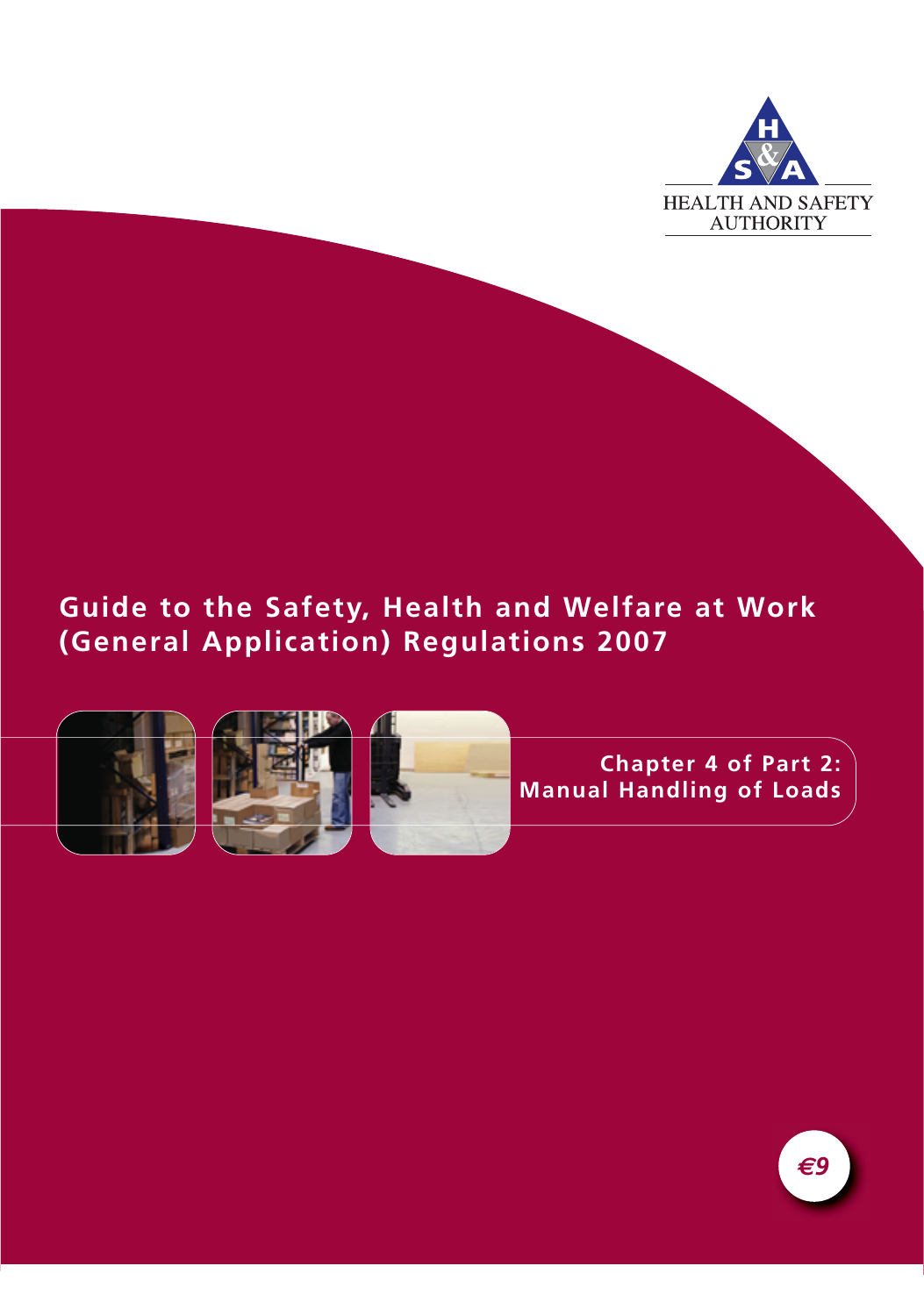# **Guide to the Safety, Health and Welfare at Work (General Application) Regulations 2007**

**Chapter 4 of Part 2: Manual Handling of Loads**

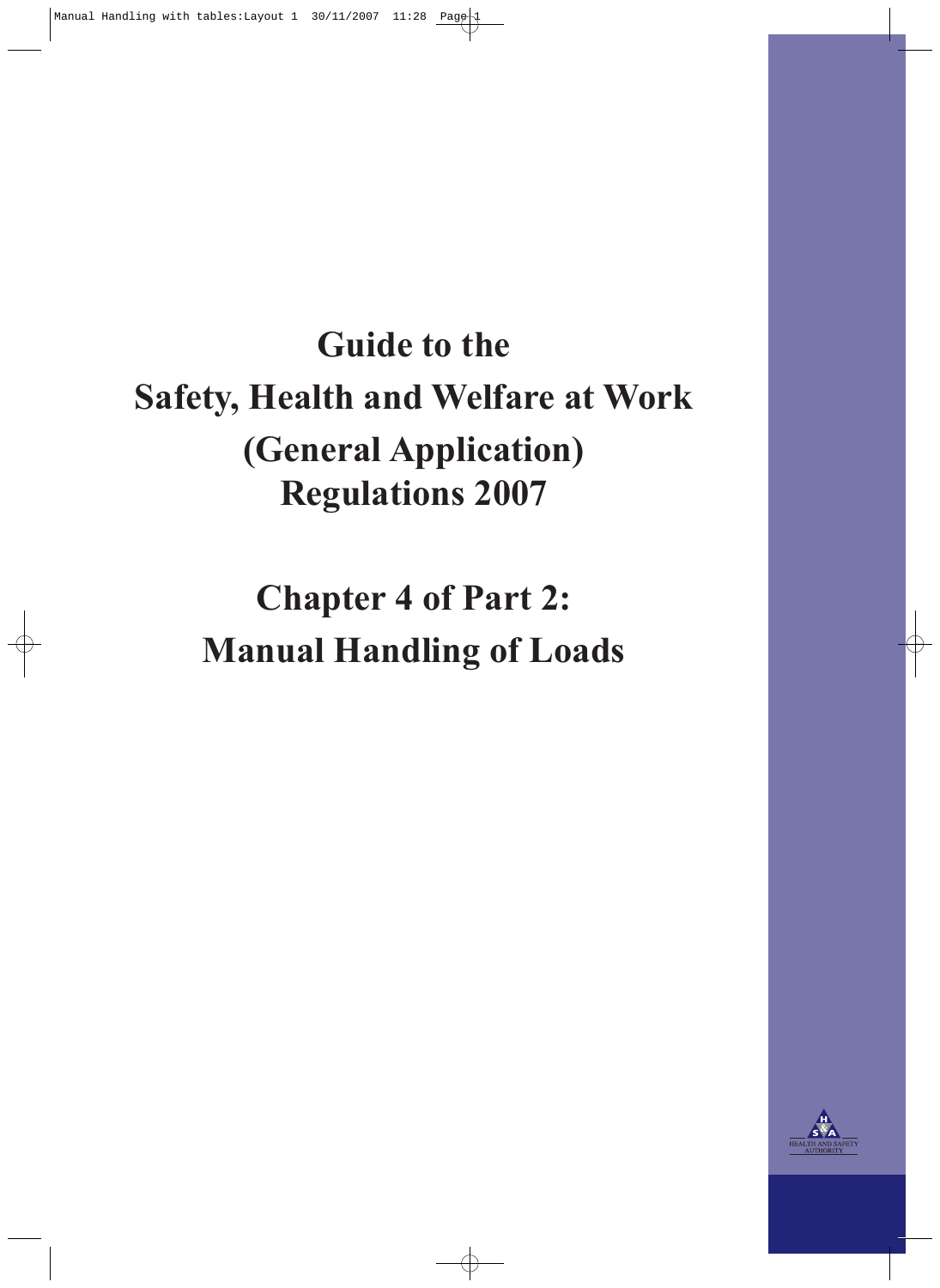Published in December 2007 by the Health and Safety Authority, The Metropolitan Building, James Joyce Street, Dublin 1. ©All rights reserved. No part of this publication may be reproduced, stored in a retrieval system, or transmitted in any form or by any means, electronic, mechanical, photocopying, recording or otherwise, without the prior permission of the Health and Safety Authority.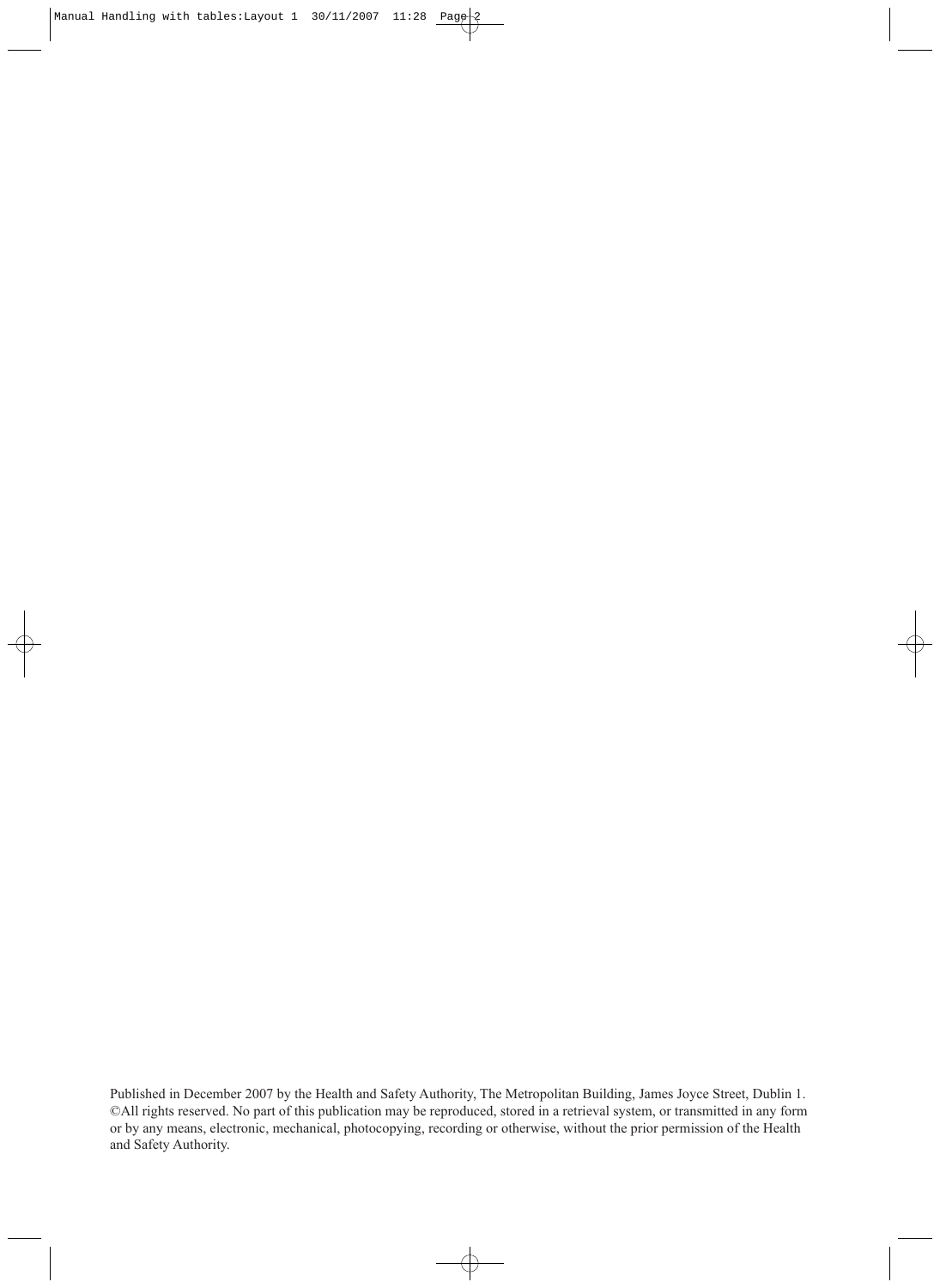# **Contents**

| Introduction                                                         | 5  |
|----------------------------------------------------------------------|----|
| Regulation 68: Interpretation for Chapter 4 (of Part 2)              | 6  |
| Regulation 69: Duties of Employer                                    | 6  |
| Step 1: Identify the manual handling tasks that need to be assessed  | 11 |
| Step 2: Develop a risk assessment schedule                           | 11 |
| Step 3: Carry out the risk assessment process                        | 11 |
| Step 3a: Task observation and description                            | 11 |
| Step 3b: Collect task data                                           | 12 |
| Step 3c: Identification of the risk factors                          | 13 |
| Step 3d: Solution development and action plan                        | 19 |
| Step 4: Review the effectiveness of the control measures or solution | 20 |
| Schedule 3: Risk Factors for Manual Handling of Loads                | 23 |
| Appendices                                                           |    |
| Manual Handling Risk Assessment Document<br>1.                       | 24 |
| <b>Risk Assessment Checklist</b><br>2.                               | 26 |
| Examples of How to Avoid or Reduce the Risk Factors<br>3.            |    |
| for Manual Handling of Loads                                         | 27 |
| A Guide on the Key Aspects of Manual Handling Risk Assessment<br>4.  | 31 |
| References                                                           | 33 |

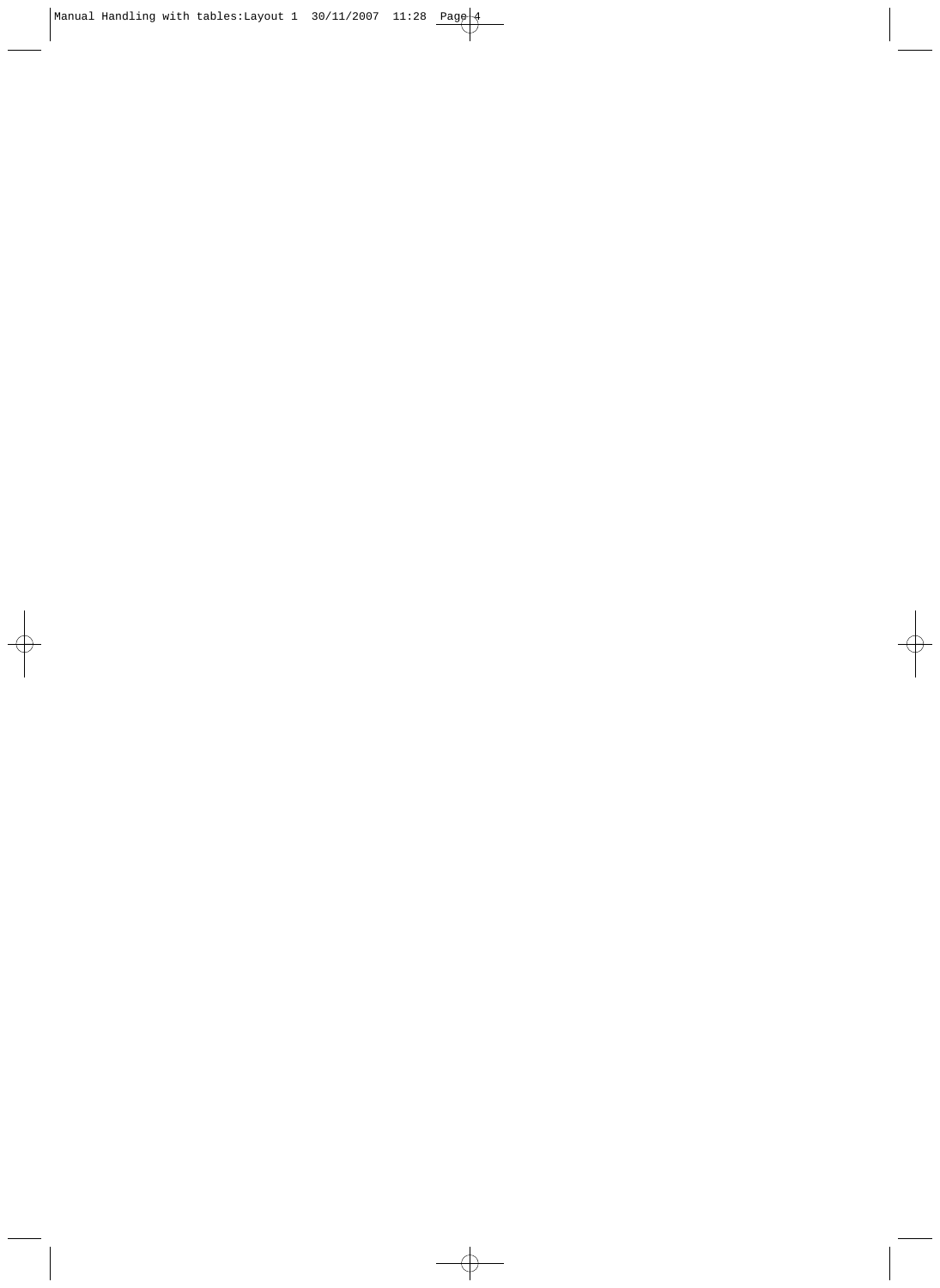### **Guide to Chapter 4 of Part 2 of General Application Regulations 2007**

### **Chapter 4 of Part 2: MANUAL HANDLING OF LOADS**

### **Introduction**

This Guide is aimed at safety and health practitioners, employers, managers, employees, safety representatives and others to give guidance on Chapter 4 of Part 2 (Regulations 68 and 69) and the related Schedule 3 to the Safety, Health and Welfare at Work (General Application) Regulations 2007 (S.I. No. 299 of 2007) relating to the manual handling of loads. The objective of the Guide is to give general guidance aimed at the prevention of occupational accidents or ill health. *It is not intended as a legal interpretation of the legislation.*

Chapter 4 of Part 2 of the General Application Regulations 2007 transpose EU Directive 90/269/EEC on the Manual Handling of Loads.

From 1 November 2007, Chapter 4 of Part 2 of the General Application Regulations 2007 replaces Part VI, Regulations 27 to 28, and the Eighth Schedule to the Safety, Health and Welfare at Work (General Application) Regulations 1993 (S.I. No. 44 of 1993) relating to Manual Handling of Loads, which are revoked from that date.

The General Application Regulations 2007 are made under the Safety, Health and Welfare at Work Act 2005 (No. 10 of 2005) referred to elsewhere in this Guide as the "2005 Act" or "the Act".

In this Guide the text of the Regulations and Schedule is shown in italics.

The Regulations set out a framework for employers to avoid or reduce the risk of injury resulting from manual handling activities. The basic principle enshrined in this Part is that where manual handling of loads which involves a risk of injury (particularly to the back) is present, the employer must take measures to avoid or reduce the need for such manual handling.

The definition of manual handling in Regulation 68 refers to activities where the characteristics of the load pose a risk and the ergonomic conditions of the activity are unfavourable. Regulation 69(c) requires that a risk assessment be carried out on all work tasks which involve manual handling activity. The risk assessment process should ensure that these activities are assessed to identify risk factors and to decide on appropriate control measures, including both engineering and organisational, to avoid or reduce the risk of musculoskeletal injury. This assessment should critically review manual handling operations.

Full compliance with the requirements of Regulation 69 means that the employer completes a risk assessment of manual handling tasks in consultation with relevant staff, records the results of the risk assessment in a suitable documented format, puts appropriate control measures in place to avoid or reduce manual handling

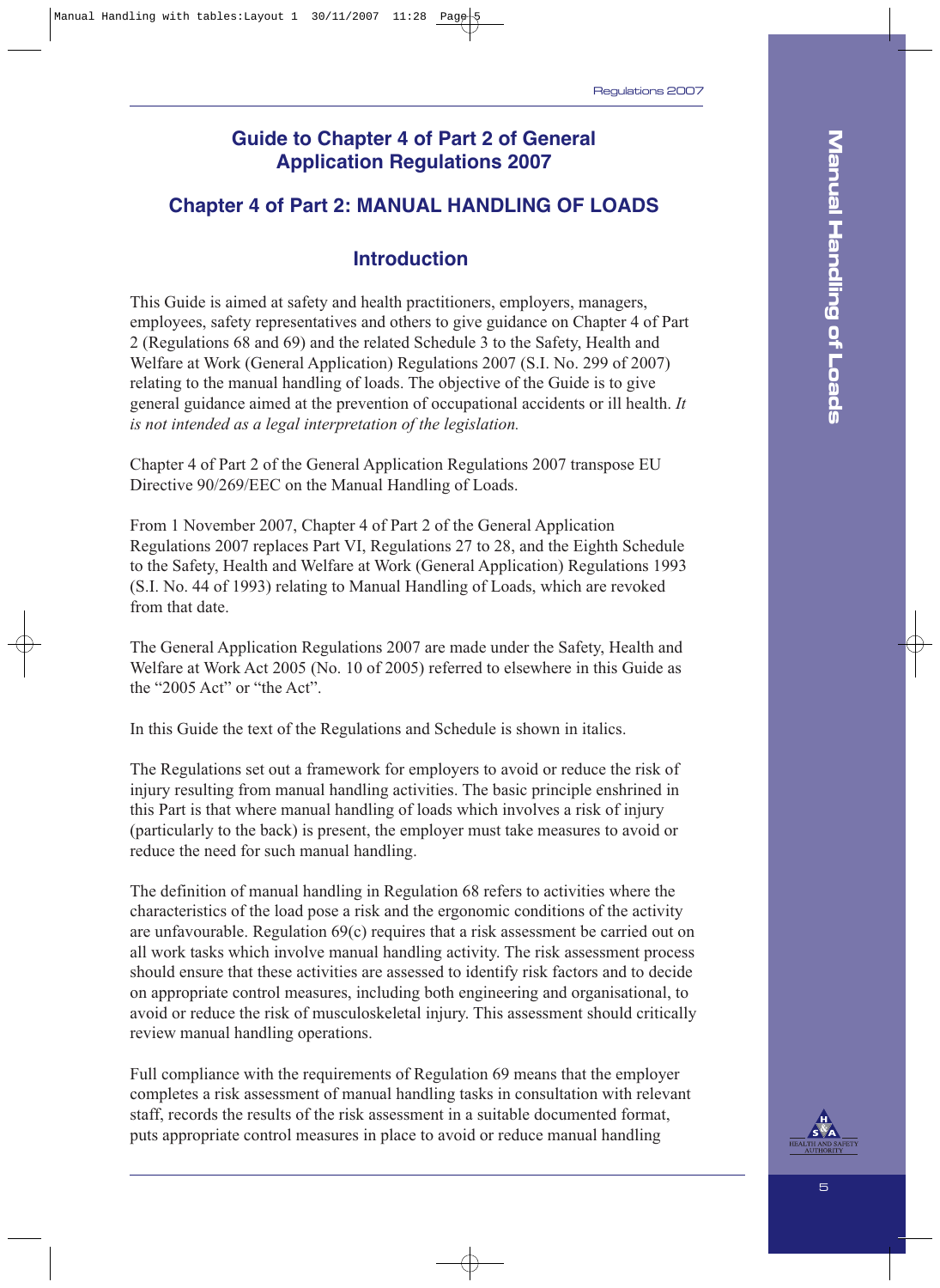activities and communicates the findings of the risk assessment to relevant staff.

Under the 2005 Act, employees are entitled to be consulted when protective measures related to manual handling are taken; this could include the provision of information and training on the use of new mechanical aids which are to be used to handle heavy loads. The provision of manual handling training on its own will not reduce injury rates. Manual handling training needs to be specific to the tasks involved. It should aim to ensure that employees understand the reasons for doing the job with least risk, that they can recognise the risks and decide the best way to go about it and can perform the task in that way. However, it is not a substitute for the reduction or avoidance of manual handling activities which involve risk. Manual handling training is only one part of an intervention approach which is primarily focused on the implementation of ergonomic control measures to avoid or reduce risk of musculoskeletal injury.

For further detailed guidance, please refer to the Health and Safety Authority's *Management of Manual Handling in the Workplace* (2005).

### **Regulation 68: Interpretation for Chapter 4 (of Part 2)**

*68. In this Chapter, "manual handling of loads" means any transporting or supporting of a load by one or more employees and includes lifting, putting down, pushing, pulling, carrying or moving a load, which, by reason of its characteristics or of unfavourable ergonomic conditions, involves risk, particularly of back injury, to employees.*

These Regulations apply only to the manual handling of loads which involves risk of injury to employees. There will be situations where handling will not involve risk, an example would include the handling of a light load (5 kg) at waist height. In other situations a risk assessment of a manual handling activity may result in changes to a work system which eliminates the need for handling above shoulder height but still requires handling loads at a safe height. The term "load", in addition to covering any object requiring to be lifted, moved etc. includes any person or animal.

### **Regulation 69: Duties of employer**

- *69. An employer shall—*
	- *(a) take appropriate organisational measures, or use the appropriate means, in particular mechanical equipment, to avoid the need for the manual handling of loads by the employer's employees,*

This Regulation requires the employer to organise the work to allow the use of mechanical or other means to avoid the need for the manual handling of loads by employees in the workplace.

Organisational measures may include designing or automating a work activity to eliminate the need for manual handling (e.g. arrange for wrapping or packaging in situ or bringing treatment to a patient rather than vice versa). It may also mean giving special consideration to the bulk purchase or movement of raw materials so as to eliminate the need to lift sacks or bags (e.g. flour, grain, powdered chemicals and animal feedstuffs or cement) and to introduce new arrangements (e.g. cement silos on building sites).

Employers must consider whether manual handling may be eliminated or reduced in the design of systems of work. At the outset the employer will need to carry out a full risk assessment of existing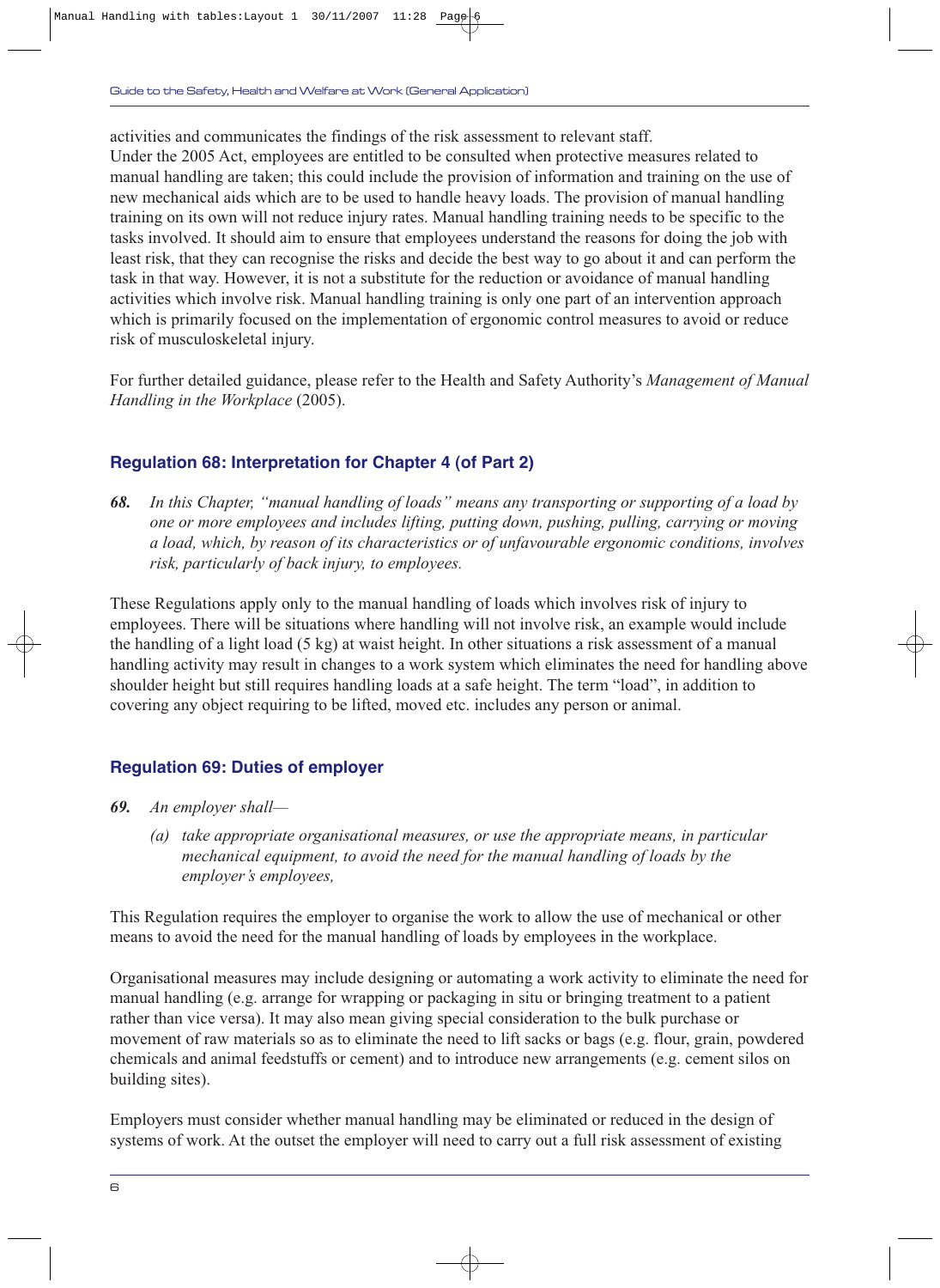manual handling tasks before making an informed decision on what manual handling tasks need to be avoided or reduced.

Where organisational measures alone cannot eliminate manual handling, the use of mechanical handling equipment must be considered. Where the weight of a load to be moved is too great or too awkward for the individual, and organisational measures are unsuitable, mechanical equipment must be used. The distance which a load needs to be carried and the frequency of lifting must also be considered. While the weight to be lifted may be well within the lifting capacity of the individual, the frequency of lifting or the distance involved may cause excessive strain on the body. All these factors must be considered as part of the risk assessment process, which is described in detail later in this Guide.

| <b>Issue</b>                                                                                                                               | <b>Risk factors</b>                                          | <b>Solution</b>                                                                                                        |
|--------------------------------------------------------------------------------------------------------------------------------------------|--------------------------------------------------------------|------------------------------------------------------------------------------------------------------------------------|
| Manually raising beef carcass<br>portions to a ceiling rail using<br>a rope.                                                               | The load is too heavy.                                       | Install an air-operated<br>quartering hoist.                                                                           |
| A maintenance task involved<br>the handling of large 75 kg<br>units from one machine to<br>another.                                        | The load is too heavy.<br>The load is difficult to<br>grasp. | Purchase a new unit to<br>eliminate the need to<br>transfer from one<br>machine to the other and<br>introduce a hoist. |
| A pallet, which is made up of<br>60 sacks of potatoes, is moved<br>from one location to another<br>with the aid of a hand pallet<br>truck. | The load is too heavy.                                       | Purchase an electric<br>pallet truck to eliminate<br>unnecessary manual<br>handling.                                   |

### **Table 1: Examples of solutions used to address manual handling**

### **Regulation 69(b): Duties of employer** (continued)

*(b) where the need for the manual handling of loads by the employer's employees cannot be avoided, take appropriate organisational measures, use appropriate means or provide the employer's employees with such means in order to reduce the risk involved in the manual handling of such loads, having regard to the risk factors specified in Schedule 3,*

When the manual handling of loads is unavoidable, steps must be taken, either by organisational or other means, to reduce the risk involved, taking account of the factors in Schedule 3 to the Regulations. These factors cover the characteristics (e.g. weight, shape, stability etc.) of the load, the physical effort required, the working environment, the requirement of the activity and individual risk factors.

Again as part of the risk assessment process, the emphasis will be on gaining an understanding of the tasks, collecting all relevant information and assessing the range of risk factors inherent in the task by considering the factors in Schedule 3. The risk factors present in a task will depend on the nature of the job and where it is performed. Weight is a very important factor but because of the variation in size, strength, age etc. of individual employees, it is not advisable to give examples of

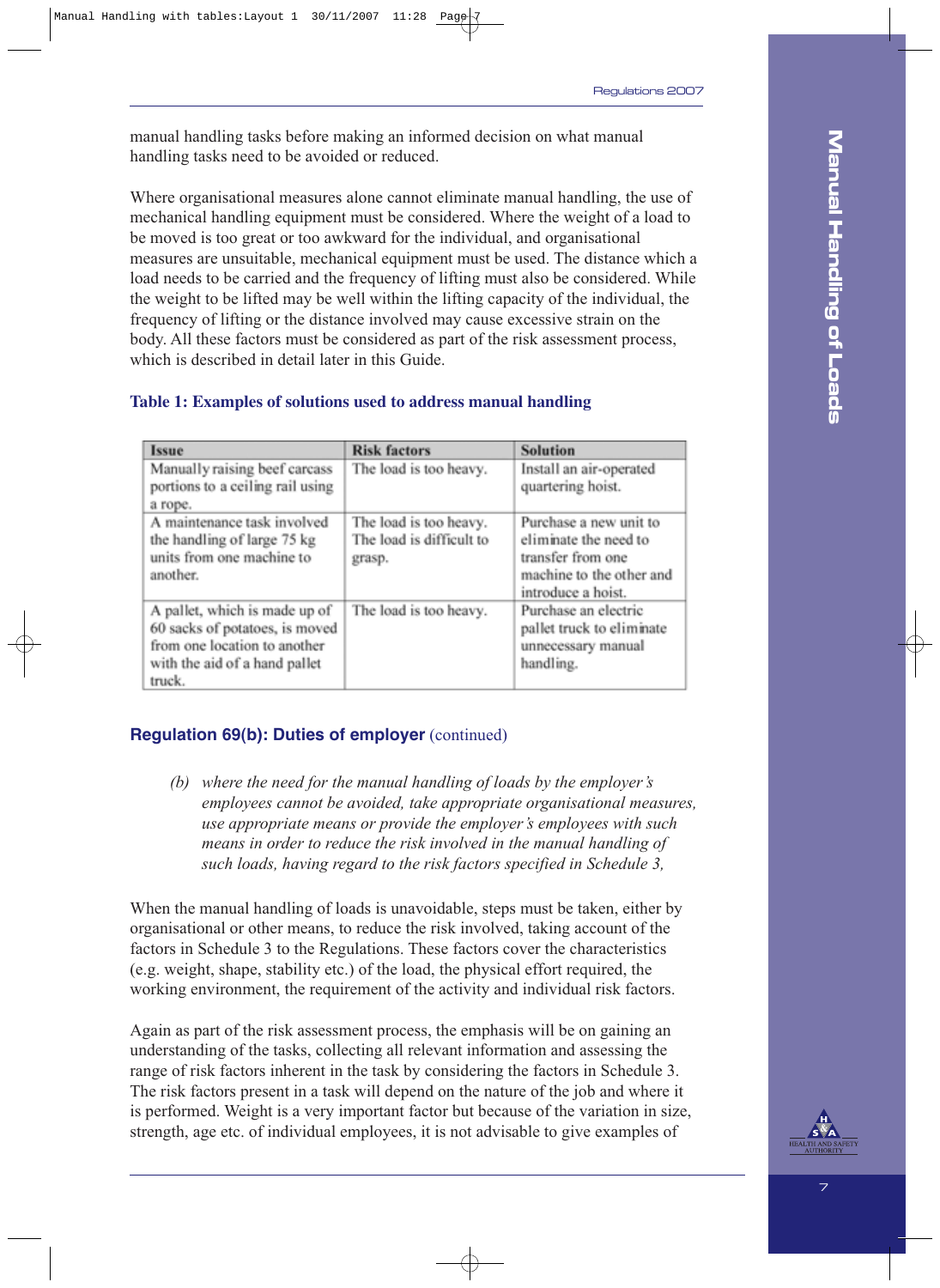maximum weights. Any risk of injury should be assessed in relation to the capacity of the individual employee.

Well-organised systems of work can reduce much of the need for manual handling of loads. Examples of control measures that can minimise the amount of manual handling include using forklift trucks to bring loads to and from the workstation, using scissor lifts or tables to raise loads to a comfortable working level or using trolleys to move heavy materials within the work area. Particular attention should be paid to ensuring systems of work and means to reduce manual handling in both fluid and changing workplaces (e.g. hospitals, supermarkets, building sites, mines or on board fishing vessels).

### **Table 2: Examples of solutions used to address manual handling**

| Issue                                                                                                                                                                                                                                                                                                  | <b>Risk factors</b>                                                                                          | <b>Solution</b>                                                                                                                                                                                                                                                                              |
|--------------------------------------------------------------------------------------------------------------------------------------------------------------------------------------------------------------------------------------------------------------------------------------------------------|--------------------------------------------------------------------------------------------------------------|----------------------------------------------------------------------------------------------------------------------------------------------------------------------------------------------------------------------------------------------------------------------------------------------|
| Operator has to remove<br>product from a caged<br>container.                                                                                                                                                                                                                                           | This requires repetitive<br>bending and over-<br>stretching.                                                 | Source a container with a<br>removable side, which<br>allows the operator to<br>reach the bottom without<br>over-stretching or source<br>a mechanical aid that<br>allows the container to be<br>raised at an angle thus<br>reducing the bending<br>activity.                                 |
| Manually handling 50 kg<br>sacks to hoppers.                                                                                                                                                                                                                                                           | The load is too heavy.<br>The effort is made with<br>the body in an unstable<br>posture.                     | Provide scissors lifts with<br>rotating turntables and<br>reduce sack weight to 25<br>kg.                                                                                                                                                                                                    |
| Nursing staff have to help<br>infirm patients by supporting<br>them to the bathroom and<br>helping them in and out of the<br>bath. The patients were<br>awkward to handle and were<br>heavy, presenting a<br>considerable risk of back<br>injury. There was not enough<br>room to use a patient hoist. | Physical effort too<br>strenuous. The physical<br>effort is made with the<br>body in an unstable<br>posture. | After consultation,<br>present proposed changes<br>to the bathroom layout<br>that create more space by<br>replacing partitions with<br>curtains, moving the bath<br>away from the wall<br>giving room to use the<br>patient hoist and enabling<br>staff to get to both sides<br>of the bath. |

Care should be taken when selecting equipment, containers, packaging etc., which are to be manhandled in the workplace and account taken of the physical capabilities of employees expected to handle them. The employer must consult with employees before purchasing equipment, containers, packaging etc., which are to be used in the workplace.

If a control measure such as the introduction of a mechanical aid is put in place, it is important that a risk assessment is completed to identify potential hazards in the use of the mechanical aid.

Suitable controls for the safe use of mechanical aids might include the provision of information and training on the use of aids, development of a preventive maintenance schedule to include all new mechanical aids and the development of safe traffic management procedures. The introduction of a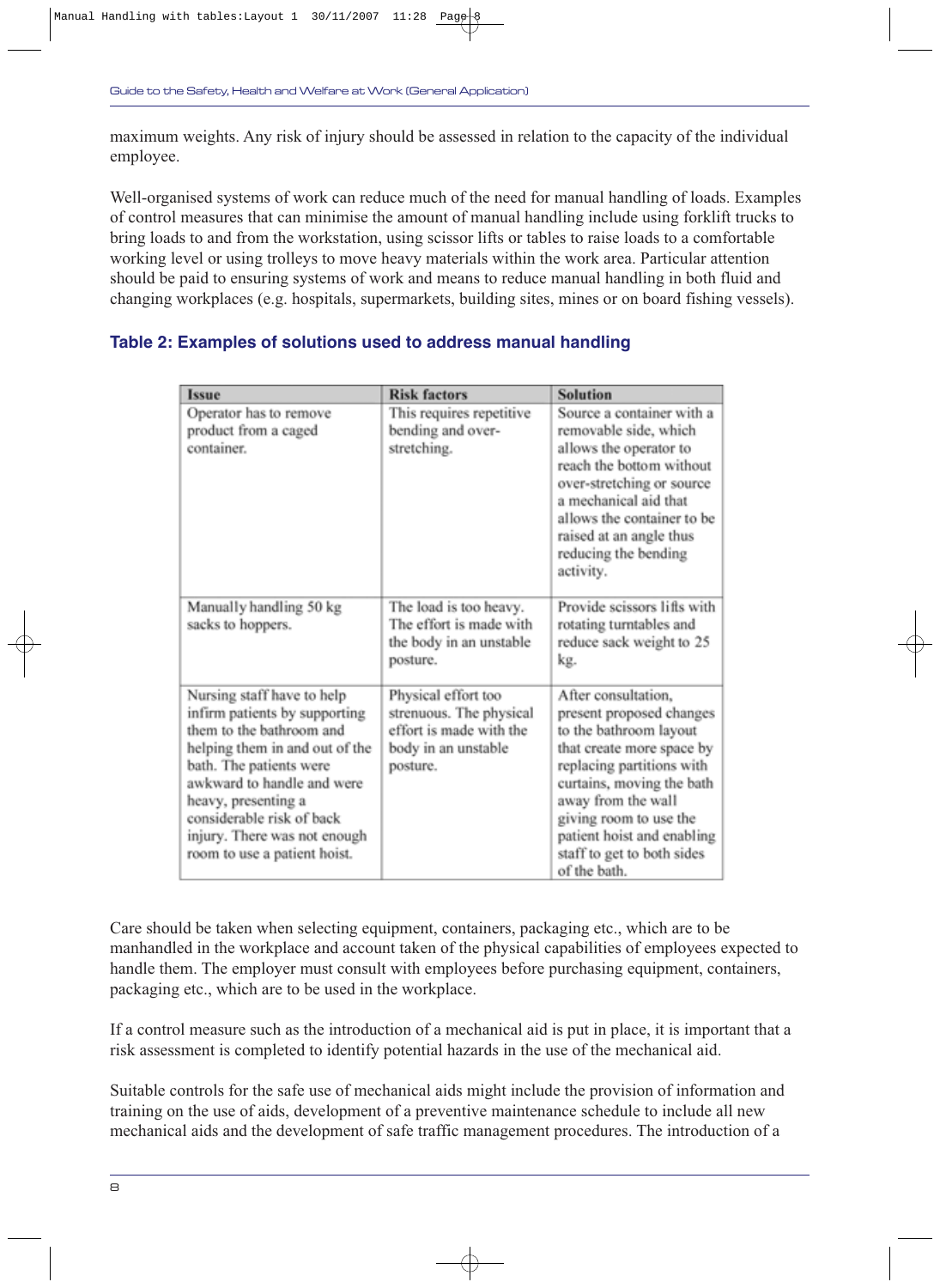mechanical aid to avoid or reduce the risk of a musculoskeletal injury should not lead to other risks. This can be addressed by carrying out a risk assessment of new systems of work involving the use of mechanical aids or other organisational measures.

### **Regulation 69(c)(i): Duties of employer** (continued)

- *(b) wherever the need for manual handling of loads by the employer's employees cannot be avoided, organise workstations in such a way as to make such handling as safe and healthy as possible, and—*
	- *(i) taking account of the risk factors for the manual handling of loads specified in Schedule 3, assess the health and safety conditions of the type of work involved and take appropriate measures to avoid or reduce the risk, particularly of back injury, to the employer's employees,*

The Regulations set out a framework for employers to avoid or reduce manual handling activity. Employers must assess their manual handling operations and take steps to avoid or reduce the risk of injury. The risk may be avoided or reduced through the introduction of appropriate organisational measures, such as improved layout of work area to reduce unnecessarily long carrying distances, or the use of appropriate means, in particular mechanical equipment.

Risk assessment is a process which involves gaining a detailed understanding of a task being carried out, collecting all relevant technical details of the task, identifying if there are risk factors/hazards present, exploring what options or solutions are available to reduce or eliminate the risk factors/hazards and putting a plan in place to introduce the agreed control measures.

As already stated, the risk assessment process should ideally be completed at the design stage of a project so that efforts can be made at that stage to put appropriate measures in place to eliminate potential risk factors.

The process below incorporates hazard identification, assessment of risk and implementation of control measures. It supports the view that to assess manual handling activities effectively, it is necessary to study the task in detail, collect relevant information, identify and assess the risk factors/hazards having regard to Schedule 3 to the General Application Regulations and then implement appropriate solutions or control measures.

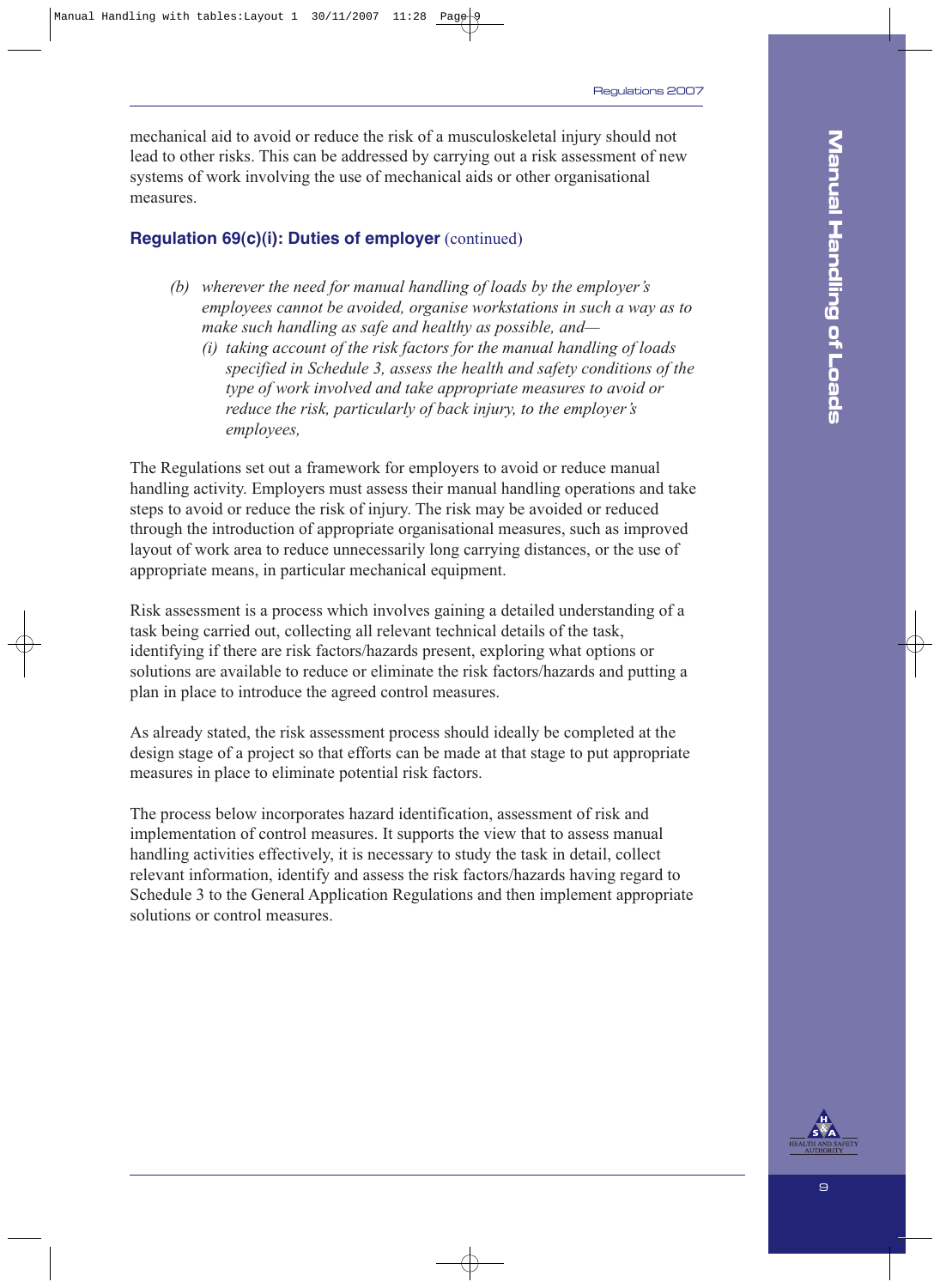### **Table 3: Summary of the risk assessment process**

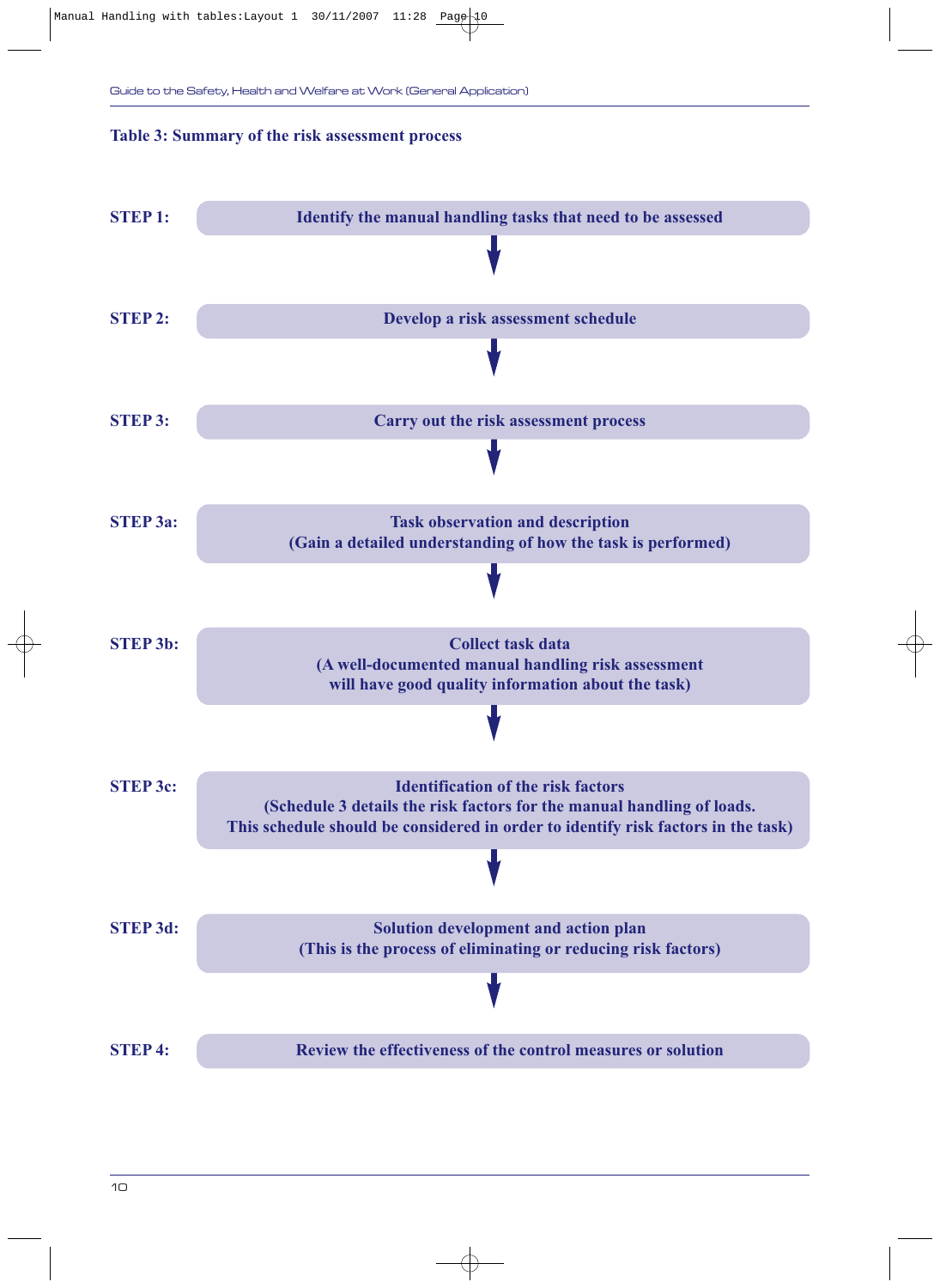### **Step 1: Identify the manual handling tasks that need to be assessed**

A list should be put together of all tasks being performed on site were manual handling activity is a key component of the task. Consultation with workers and safety representatives may provide further information about key tasks that need to be assessed. Finally, a walk-through audit should be carried out at the workplace to become familiar with the tasks that are performed and to identify any further task to be assessed that was not already identified.

### **Step 2: Develop a risk assessment schedule**

A plan should be put in place that will identify what tasks are going to be assessed and when the assessments are going to be completed. The plan should also identify why the assessments are being carried out. For example:

"A full risk assessment is being carried out in Plant A to address manual handling, to ensure that reasonable efforts are being made to avoid or reduce manual handling activity which involves risk. A schedule is enclosed which details when these assessments are to be completed. There will be widespread consultation during this process to invite feedback from relevant parties in identifying problem tasks, learning more about how tasks are performed and exploring possible improvement."

### **Step 3: Carry out the risk assessment process**

This Guide intends to give general advice on how a manual handling risk assessment should be conducted. The key stages in this process are outlined below.

### **Step 3a: Task observation and description**

The objective at this stage is to gain a detailed understanding of how the task is performed and to identify the sub-tasks that contribute to the completion of the overall task. Invariably it is these sub-tasks which will give valuable information about any manual handling activity component in the task.

For example, a task described as only involving a single manual handling activity – removing a device from a machine for maintenance – turned out on closer examination to involve six manual handling activities when the sub-tasks had been identified:

- Manually lift transfer unit from machine onto floor.
- Manually lift replacement unit from trolley onto the machine.
- Manually lift transfer unit from floor onto trolley.
- Manually push trolley into the workshop for maintenance.
- Manually lift transfer unit from trolley onto the worktable.
- Manually lift transfer unit onto trolley after completion of maintenance.

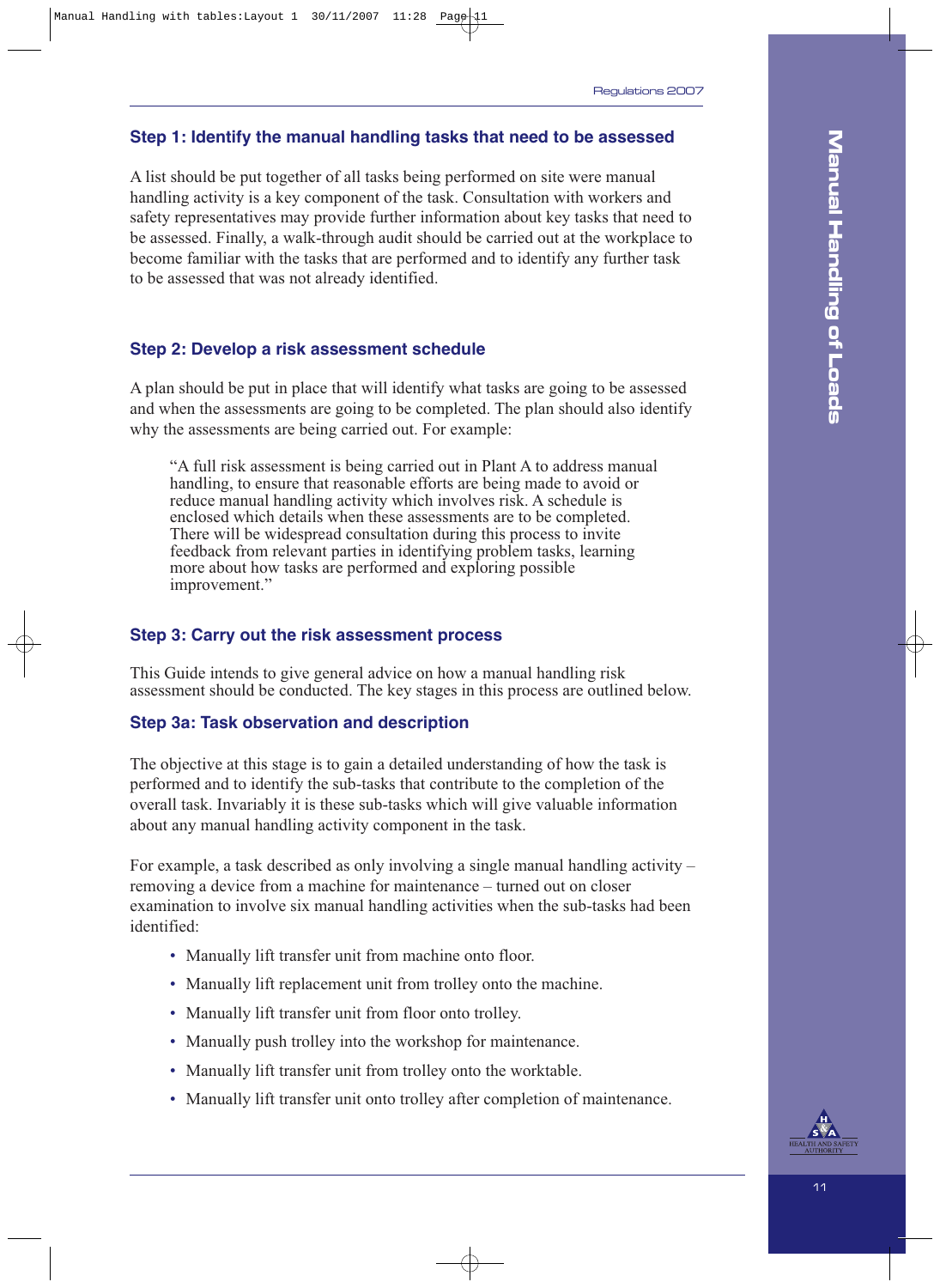Each of these sub-tasks is likely to have its own pattern of risk factors which should be examined and addressed.

A study of the task should be a team effort and should include input from the worker as well as those conducting the assessment. Workers have first-hand knowledge and a unique understanding about particular aspects of the task.

In most cases employers should be able to carry out the assessment themselves or to delegate it to others in their organisation. A meaningful assessment can only be based on a thorough practical understanding of the type of manual handling tasks to be performed. Employers and managers should know about the manual handling that takes place in their organisation.

While one individual may be able to carry out an assessment in a straightforward case, it may be necessary to draw on the knowledge and expertise of others. The team conducting the risk assessment must be properly trained in the performance of manual handling risk assessments, be familiar with basic ergonomic principles, understand the legislation, be able to recognise risk factors and be able to decide on appropriate control measures.

Where expertise is not available within the company to assess manual handling tasks or to decide on the most appropriate control measures, the employer is obliged to obtain the services of a competent person while maintaining an involvement in the risk assessment process.

### **Step 3b: Collect task data**

A well-documented manual handling risk assessment will have good quality information about the task, which will include both technical information and general information. It is likely that much of this data will already be available as a result of the task observation stage. The form in Appendix 1 could be used to document the findings of a manual handling risk assessment and the checklist in Appendix 2 may be used as an *aide-mémoire* when carrying out the assessment of risk. Appendix 3 gives examples of how to avoid or reduce the risk factors for the manual handling of loads.

Examples of technical information include data on load weights, physical measurements of a work area, dimensions of load, number of manual lifts in a task, light levels, noise levels, frequency of activity (lifts per min/hour/day) and duration. It is not an exhaustive list and a good understanding of the task will produce good quality technical information about the task.

Examples of other information that may be collected include the type of personal protective equipment provided, level of consultation with workers, postures observed (bending, reaching or twisting), quality of work surface, number of staff performing the task, types of aids provided if any, and drawings of the layout of the work area.

The quality of information collected at this stage of the risk assessment process will depend on how well the process was planned and what procedures were used to collect information. Procedures for collecting such information include direct observation of workers performing the task, special questionnaires or interviews, use of video recorders or camera, and direct measurement of key data with appropriate equipment including weighing scales, noise meters, light meters and tape measure.

Photographs of key sub-tasks should be included in the risk assessment documentation as this will be of assistance during the process of identifying risk factors.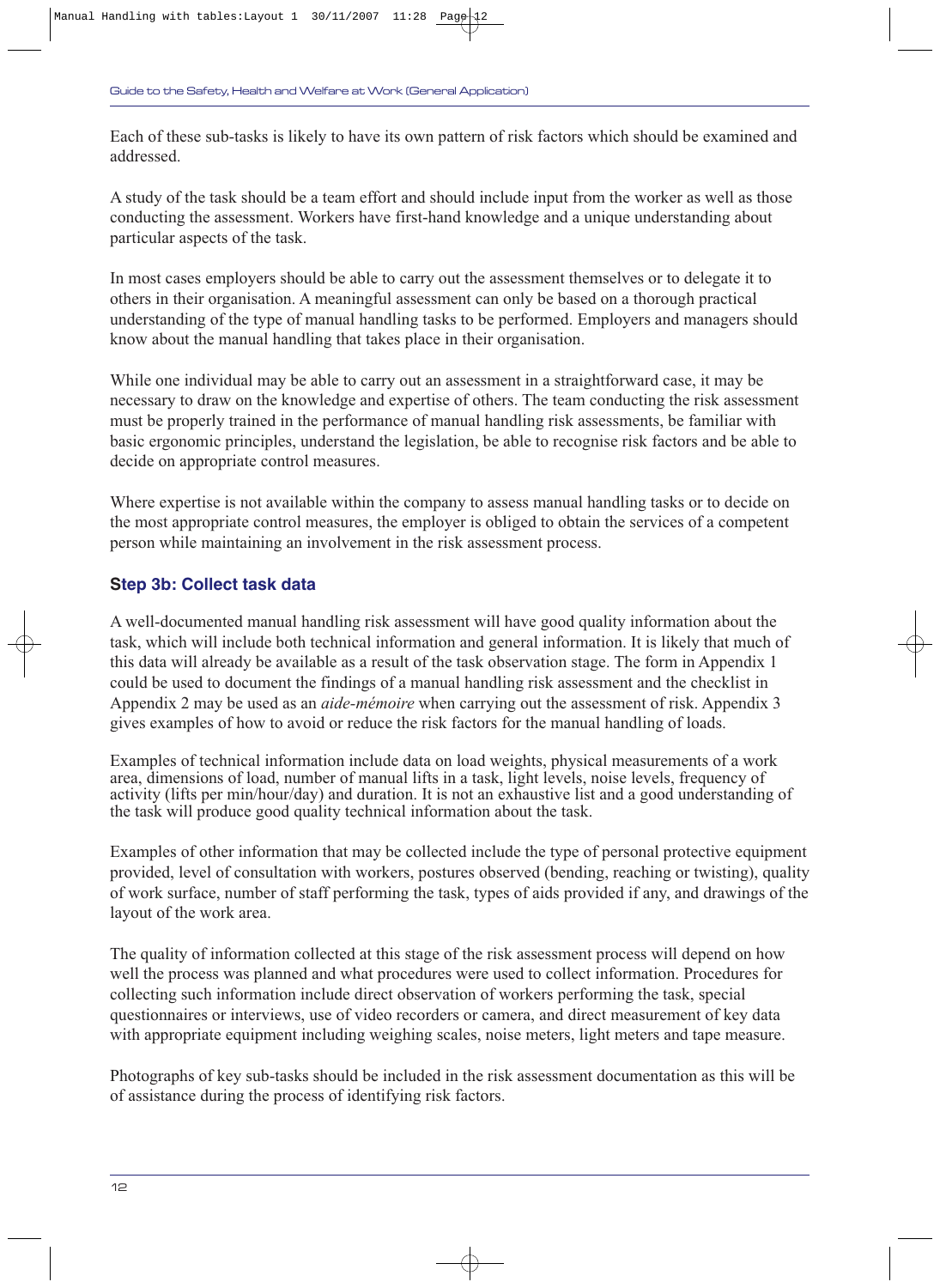### **Step 3c: Identification of the risk factors**

A great deal of ergonomic research has been conducted to identify workplace factors that contribute to the development of musculoskeletal disorders including back injury. (*Elements of Ergonomics Programmes*, NIOSH, 1997). The National Institute of Occupational Safety and Health (NIOSH) has summarised the epidemiological scientific studies that show a relationship between specific work activities and the development of back injuries and other musculoskeletal disorders.

Schedule 3 to the General Application Regulations, details the risk factors for the manual handling of loads. The manual handling Regulations require the employer to have regard to the factors specified in Schedule 3 when assessing manual handling activities. This allows the employer to identify what risk factors are present in the manual handling activity being assessed. Schedule 3 includes individual risk factors that need to be considered, for example whether the person is physically suited to carry out the task in question and if he or she is wearing unsuitable clothing, footwear or other personal effects. It is important to highlight that a combination of risk factors can be observed in an activity, for example an individual may be required to lift a very heavy load above shoulder height in a restricted space which requires a twisting motion.

A number of risk factors in Schedule 3 are outlined below and guidance is given on how to interpret the risk factor through the use of examples.

### **(i) The characteristics of the load**

The manual handling of a load may present a risk particularly of back injury if:

- The load is too heavy
- The load is too large
- The load is unwieldy or difficult to grasp
- The load is unstable or has contents likely to shift
- The load has to be held at a distance from the trunk.

#### **Risk factor:** The load is too heavy.

The Regulations set no specific requirements such as weight limits; the ergonomic approach shows clearly that such requirements are based on too simple a view of the problem. However, this Guide does offer numerical guidelines, which take into account weight, repetition and location of lift as a means of identifying activities which involve risk. In using the guideline weights in Figure 1, the assessor should take account of the nature of the work activities and have an appreciation of what realistic improvements can be put in place to avoid or reduce risk. In some situations it may not be possible to use a mechanical aid and other interventions should be considered.

When assessing manual handling activities it is important to keep in mind that weight is not the only factor that needs to be considered. Other factors that should be considered include repetition, individual capacity, posture and the work environment.

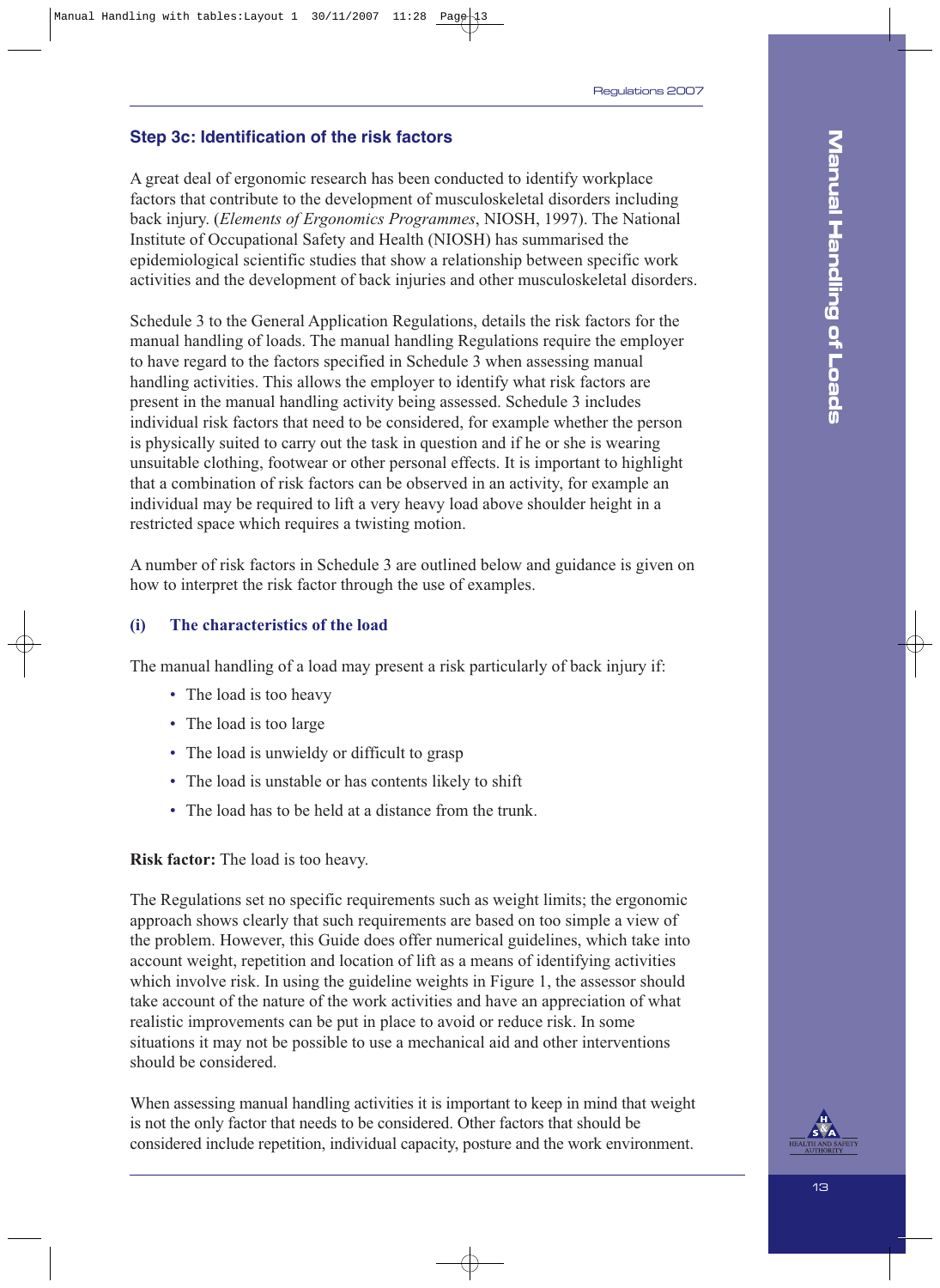The guideline weights can be used to determine if the load is too heavy. Working outside these guidelines is likely to increase the risk of injury. In Figure 1, each box contains a guideline weight for lifting and lowering in that zone; if the load weight is greater than the guideline weight within the specific work zone then there is an increased risk of injury. As can be seen the guideline weights are reduced if handling is done with the arms extended, or at high or low levels, as this is where injuries are most likely to occur.



### **Figure 1: Guideline lifting and lowering weights by work zone**

Reproduced by kind permission of the Health and Safety Executive.

Observe the work activity being assessed and compare it to the diagram. Decide which box the lifter's hands pass through when moving the load. Then assess the load weight being handled. If the load weight is less than the figure given in the box, the operation is within the guidelines. If the load weight is greater than the figure in the box then there is an increased risk of injury. If the lifter's hands enter more than one box during the operation, then the smallest weight figure applies.

For example, a man is lifting a load weight of 40 kg: The man is lifting it close to his body and he lifts the load from floor level to knuckle height. In looking at the guideline weights it is evident that the lifter's hands enter more than one box during the operation, therefore the smallest weight figure applies. In this case the smallest weight is  $10 \text{ kg}$ . Therefore the conclusion is that there is an increased risk of injury as the load weight is greater than the guideline figure and it is not a safe load in any of the categories given. It is important to look at the activity in more detail to identify what control measures can be put in place to avoid or reduce the risk of injury.

Key points on the use of the guideline weights:

- The guideline weights assume that the load is readily grasped with both hands and that the operation takes place with the lifter in a stable body position
- The guideline weights are for infrequent operations up to about thirty operations per hour, where the pace of work is not forced, adequate pauses to rest or use different muscles are possible and the load is not handled by the lifter for any length of time.

| Where operations are repeated                 | Weight guidelines should be<br>reduced by |
|-----------------------------------------------|-------------------------------------------|
| Once or twice per minute                      | 30%                                       |
| Five to eight times per minute                | 50%                                       |
| More than twelve times per minute             | 80%                                       |
| Converse Hardels and Cafety Program from AGAA |                                           |

### **Table 4: Reduction of weights for repeated operations**

Source: Health and Safety Executive, 2004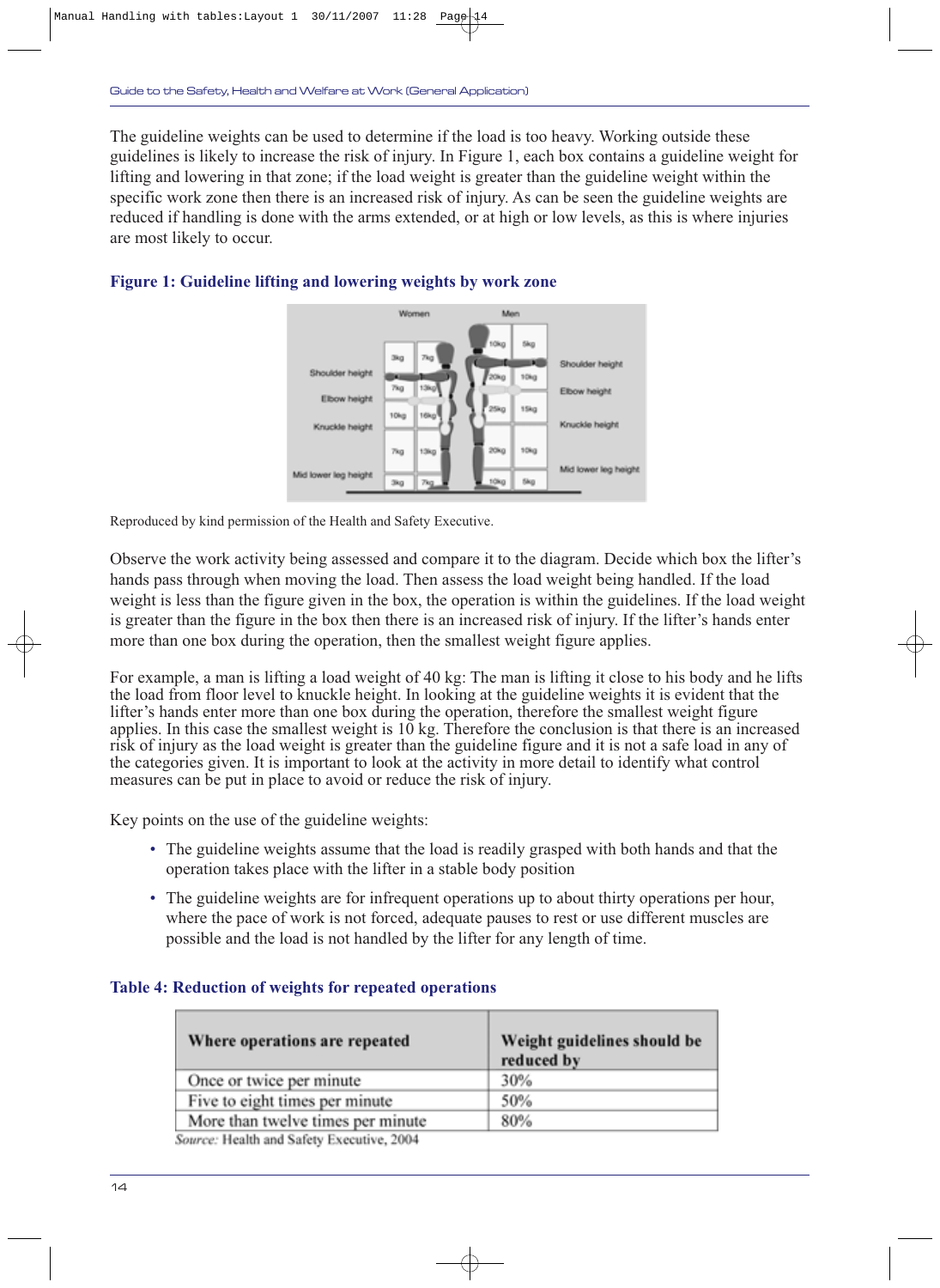**Risk factor:** The load is too large.

A load, which was 90 centemetres had to be lifted down a stairwell to another store location. In general, if any dimension of the load exceeds about 75 cm, its handling is likely to pose an increased risk of injury and is too large for one person to handle.

**Risk factor:** The load is unwieldy or difficult to grasp.

The shape of the load will affect the way it can be held. For example, if the bottom front corners of the load are not within reach when carried at waist height it will be harder to get a good grip. Loads which are unwieldy or difficult to grasp include loads with dimensions which exceed 75 cm, loads with sharp edges, loose contents and loads which require the use of gloves or which do not have designated handles with adequate clearance. The bulk of the load can also interfere with vision; the risk assessment needs to take account of the increased risk of slipping, tripping or falling.

**Risk factor:** The load is unstable or has contents likely to shift.

If the load is unstable, lacks rigidity or has contents likely to shift, the stresses arising during the manual handling will be less predictable and the instability may impose sudden additional stresses for which the handler is not prepared. This is particularly true if the handler is unfamiliar with the load and there is no cautionary mark on it.

**Risk factor:** The load has to be held at a distance from the trunk.

For example, a tool weighing 20 kg was placed in a machine and this required the individual to over-reach when positioning the tool and fixing it in position in the machine. As the load was moved away from the trunk the level of stress increased on the lower back. As a guide, holding a load at arm's length imposes about five times the stress experienced when holding the load close to the trunk.

### **(ii) Physical effort required**

A physical effort may present a risk particularly of back injury if:

- The physical effort is too strenuous
- The physical effort involves a twisting movement of the trunk
- The physical effort is likely to result in sudden movement
- The physical effort made with body in an unstable posture.

**Risk factor:** The physical effort is too strenuous.

A meat carcass weighing 120 kg is manually lifted from a truck and carried to a wash area where it is hooked onto a scale. The physical effort would be considered too strenuous if the weights being handled are outside the guideline weights detailed in Figure 1 and the system of work requires the handling of a load with the back bent or twisted.

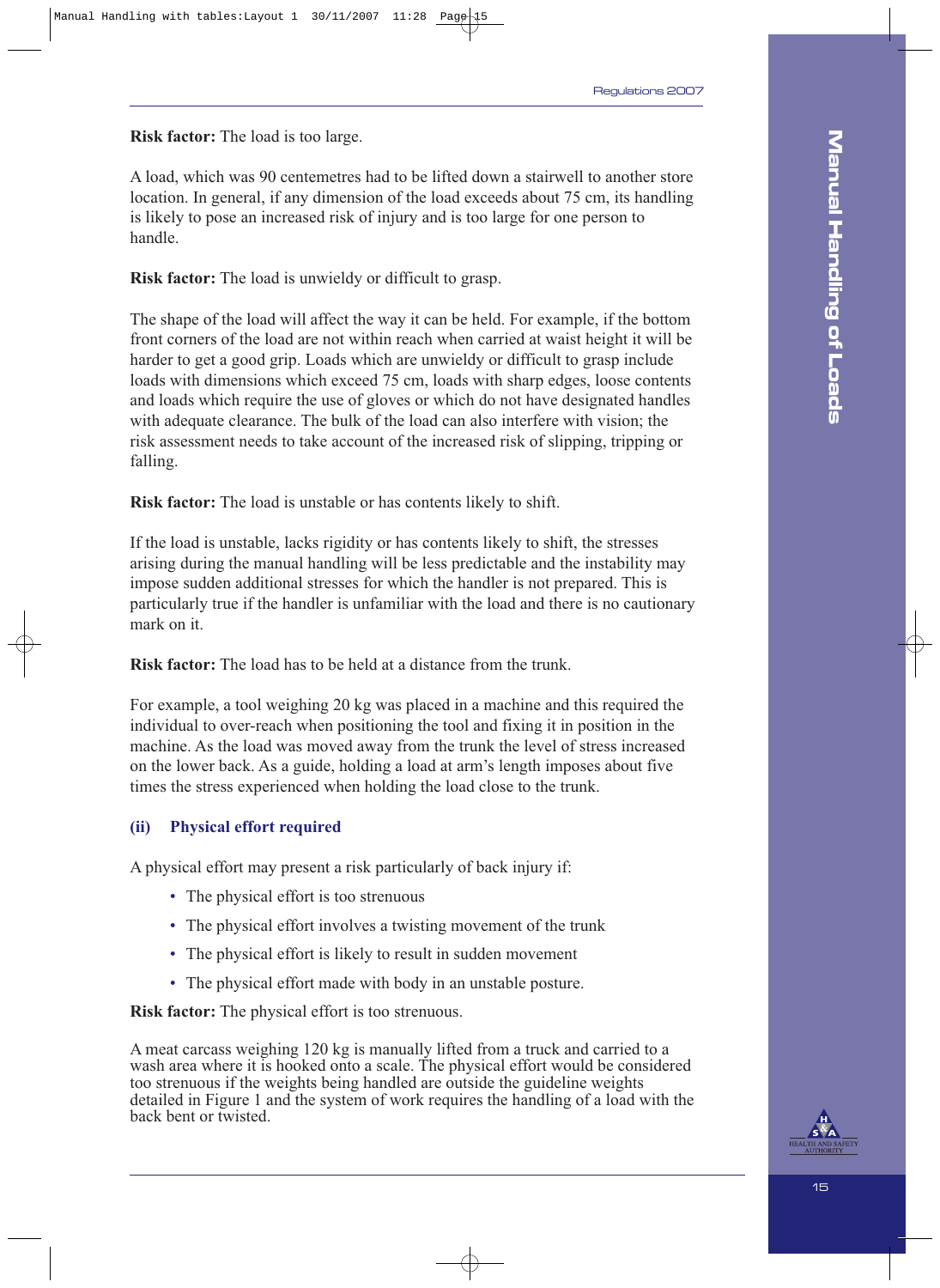**Risk factor:** The physical effort involves a twisting movement of the trunk.

Stress on the lower back is increased significantly if twisted trunk postures are adopted or where a person twists while supporting a load.

**Risk factor:** The physical effort is likely to result in sudden movement.

Product has to be removed from a stock location, the operator starts to remove the initial load from the racking, and the load is jammed and is difficult to remove. The load suddenly becomes free and the handler is unprepared or cannot retain complete control of the load. In the health care sector there is also the associated risk factor, which can be described as a momentary lapse of physical co-ordination. A typical example would be:

> *"I was doing a lift I do every day but I was distracted and did it awkwardly and felt my back give".*

**Risk factor:** The physical effort made with body in an unstable posture.

This refers to the posture which a person must maintain when carrying out a manual handling activity. A load may have to be lifted above shoulder height for a prolonged period of time, an operation may require a person to bend repetitively to take a product from a cage or a person may have to stand on a stool while carrying out a manual handling operation.

### **(iii) Characteristics of the working environment**

The characteristics of the work environment may increase a risk particularly of back injury if:

- There is not enough room, in particular vertically, to carry out the activity or the place of work prevents the handling of loads at a safe height or with good posture
- The floor is uneven, thus presenting tripping hazards or is slippery in relation to the employee's footwear. The floor or footrest is unstable
- The place of work or the work environment prevents the handling of loads at a safe height or with good posture by the employee
- There are variations in the level of the floor or the working surface requiring the load to be manipulated on different levels
- The temperature, humidity or ventilation is unsuitable.

**Risk factor**: There is not enough room, in particular vertically, to carry out the activity or the place of work prevents the handling of loads at a safe height or with good posture.

An operator has to transfer product from one room to another and has to lift product through a narrow aisle which requires her to continuously manipulate the load. The importance of maintaining good postures during the lifting and handling of a load has already been highlighted. However, the working environment may interfere with the postures adopted by the operator which in turn may increase risk when he or she attempts to move an object. Minimal space either around or above an operator will make the movement difficult.

**Risk factor:** The floor is uneven, thus presenting tripping hazards or is slippery in relation to the employee's footwear. The floor or footrest is unstable.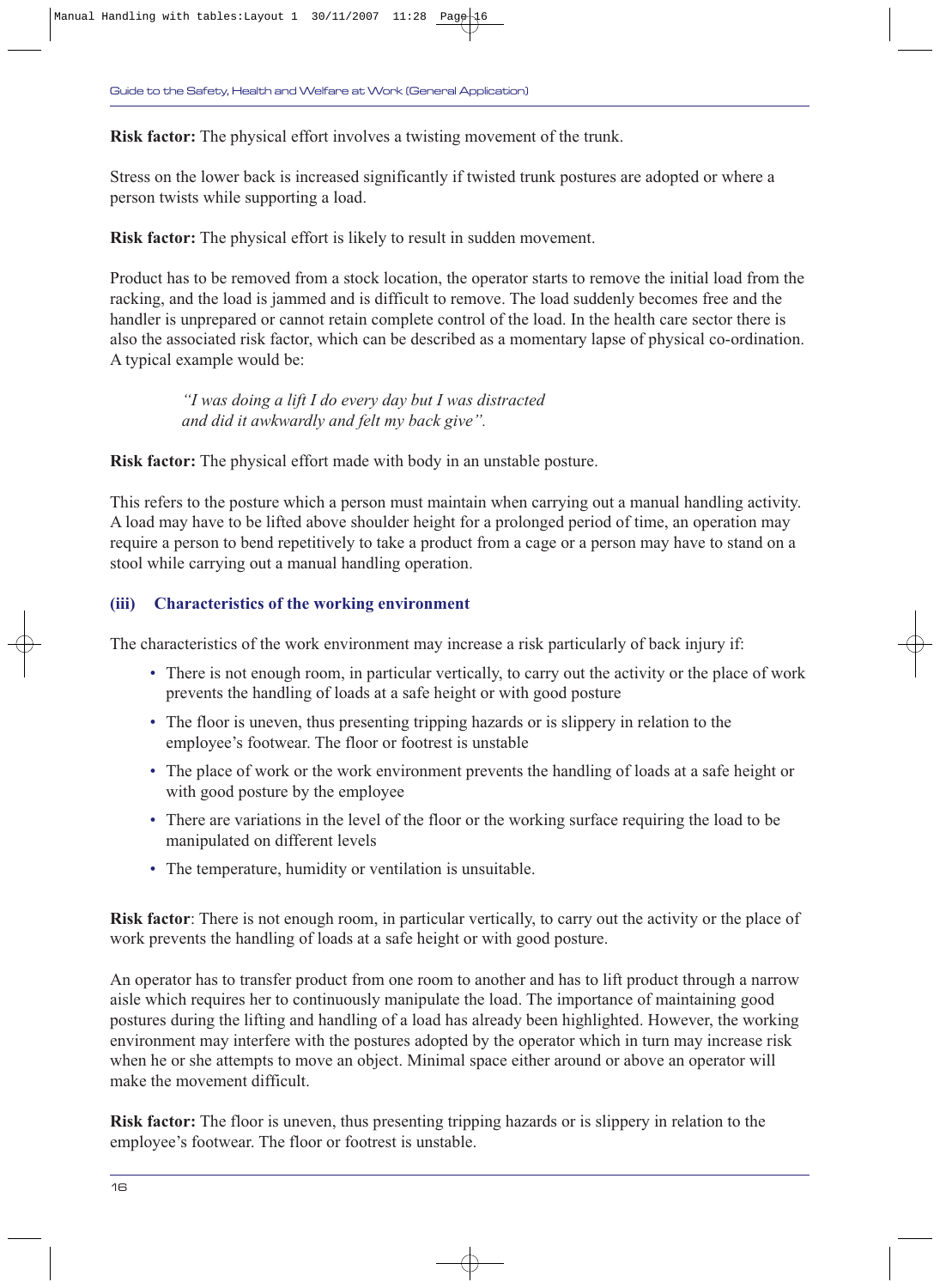An example could include a floor surface which has cracks and small potholes that do not allow safe movement of materials or mechanical aids. A floor on which there is oil, powder or granules may cause problems when handling loads. It also relates to the need for good housekeeping in order to reduce the risk of slips, trips and falls.

**Risk factor:** The place of work or the work environment prevents the handling of loads at a safe height or with good posture by the employee.

The task may require the employee to reach upwards to handle a load which places more stresses on the arms and back and will result in less control of the load. The environment may require the employee to bend repetitively to obtain a load; this posture will result in undue stress on the lower back. In such cases the environment prevents the handling of loads at a safe height, also low work surfaces or restricted headroom will result in a stooping posture. Furniture or other obstructions may increase the need for twisting or leaning and constricted work areas will hinder the movement of bulky loads.

**Risk factor:** There are variations in the level of the floor or the working surface requiring the load to be manipulated on different levels.

The presence of steps or steep slopes may increase the risk of injury by adding to the complexity of movement when handling loads. Excessive variation between the heights of work surfaces will increase the range of movement, especially if the variation is large and requires movement of the load from floor level to shoulder height or beyond.

**Risk factor:** The temperature, humidity or ventilation is unsuitable.

As long as a hot work climate is not uncomfortable, the warm environment will not affect light physical work or mental task performance. However, as the temperature rises above the comfort level, problems may arise which could impair workers efficiency. It may be assumed that at 18 to 24 degrees Celsius the relative humidity can fluctuate between 30% and 70% without creating thermal discomfort. Table 5 gives guidance on recommended room temperatures for various activities.

### **Table 5: Recommended room temperature for various types of work**

| <b>Type of work</b>    | Temperature $(^{\circ}C)$ |
|------------------------|---------------------------|
| Sedentary mental work  | 21                        |
| Sedentary light manual | 19                        |
| Standing light manual  | 18                        |
| Standing heavy manual  | 17                        |

Source: Grandjean, 1997

### (iv) **Requirements of the activity**

The activity may present a risk particularly of back injury if it entails one or more of the following requirements:

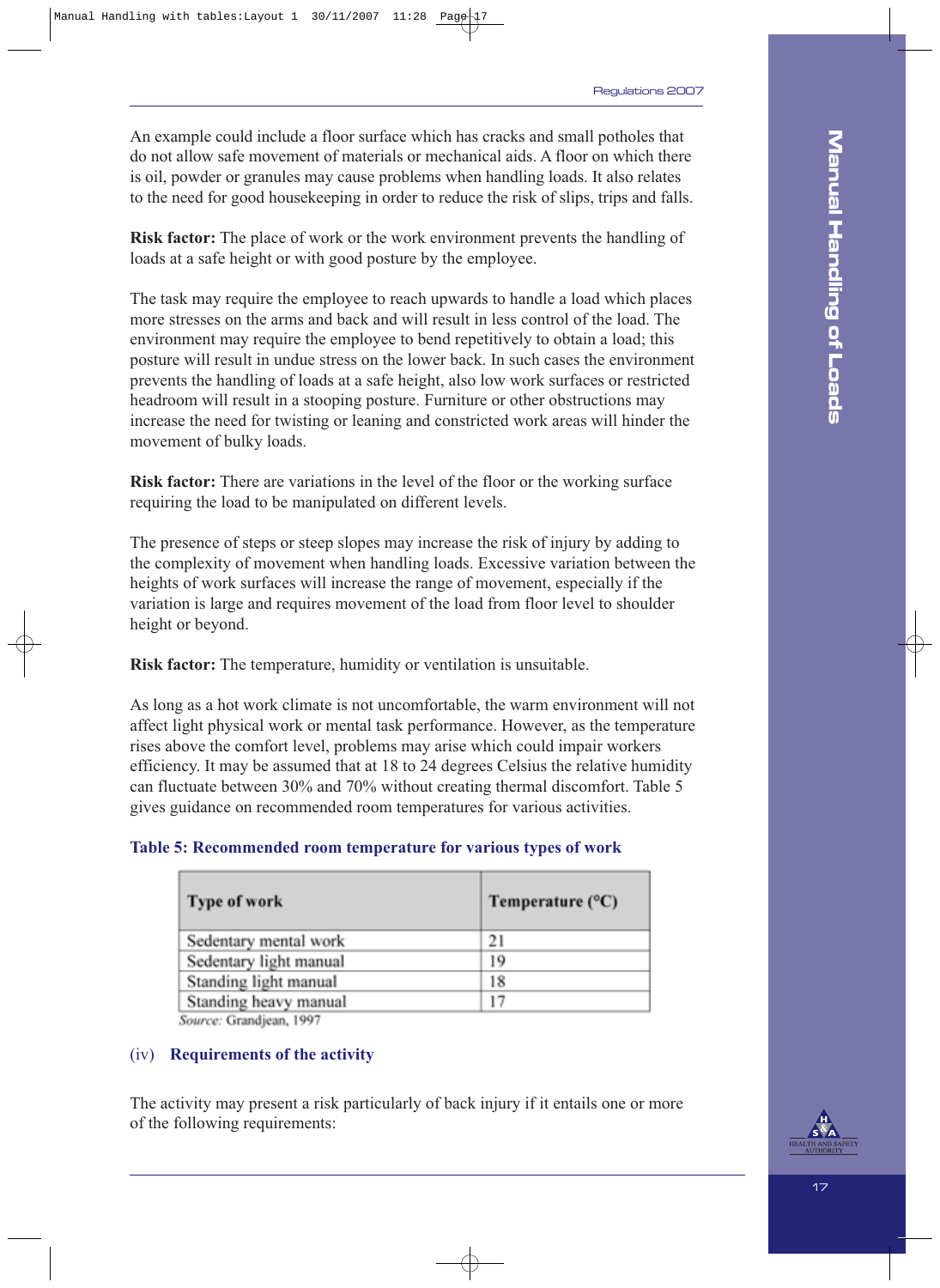- Over-frequent or over-prolonged physical effort involving, in particular, the spine
- There is insufficient bodily rest or recovery period
- There is excessive lifting, lowering or carrying distances
- A rate of work imposed by a process which cannot be altered by the employee.

**Risk factor:** Over-frequent or over-prolonged physical effort involving, in particular, the spine.

As stated already, the effects of repetitive motions from performing the same work activities are increased when awkward postures and forceful exertions are involved. Ideally, efforts should be made to avoid or reduce the handling of loads from floor level or above shoulder height and to store heavier loads at waist height. The activity is considered repetitive if cycle time is two minutes or less and is repeated throughout a shift and highly repetitive tasks have cycle times of thirty seconds or less.

**Risk factor:** There is insufficient bodily rest or recovery period.

Rest or recovery in a job is not synonymous with full cessation of activity or a scheduled work break. A rest phase may be any period of light activity, such as record-keeping, that alternates with more demanding activities.

**Risk factor:** There is excessive lifting, lowering or carrying distances.

The lift and lowering distance can be important; large distances are more physically demanding. Lifting over a large distance necessitates a change of posture and involves moving through different zones. Lifting capacity changes due to moving from one zone to another. Lifts beginning or ending at floor level or above shoulder height are in the least preferred zones where lifting capacity is at the lowest level.

Carrying activities, even though less pervasive than manual lifting, are still being performed routinely in the workplace. If a load may be safely lifted and lowered it may also be carried without endangering the back. As a guide, if a load is carried further than 10 metres, the physical demands of the carrying activity will predominate and lifting capacity will be reduced (Health and Safety Executive, 1992 Manual Handling. Manual Handling Operations Regulations 1992 (as amended) HSE Books).

**Risk factor:** A rate of work imposed by a process which cannot be altered by the employee.

Care is needed where the handler cannot vary the rate of work. Mild fatigue, which might quickly be relieved by a momentary pause or a brief spell doing another operation using different muscles, can soon become more pronounced, leading to an increased risk of injury.

### (v) **Individual risk factors**

The employee may be at risk if:

- He or she is physically unsuited to carry out the task in question
- He or she is wearing unsuitable clothing, footwear or other personal effects
- He or she does not have adequate or appropriate knowledge or training.

The outcome of the risk assessment under Regulation 69 and its relationship to an individual employee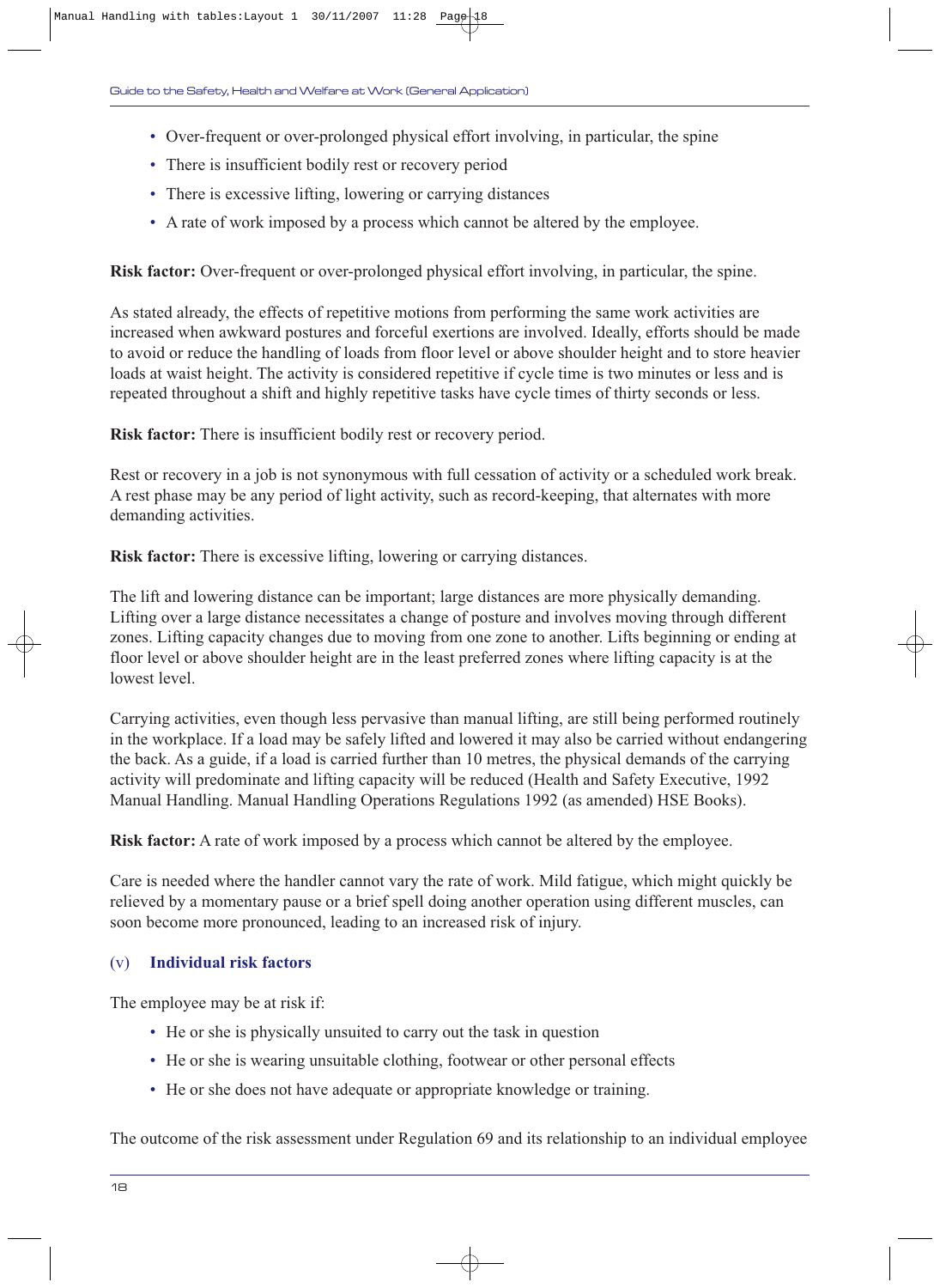is the required basis for judging individual risk factors. Reference must be made to the guideline weight template in determining whether or not load weights are potentially hazardous.

The clothing, footwear etc. worn by employees must not impede safe manual handling, i.e. avoid slippery gloves, very light footwear and loose clothing that may snag during lifting but ensure clothing does not limit movement by being too tight

The provision of manual handling training on its own does not meet the requirements of Regulation 69. Manual handling training needs to be specific to the tasks involved. It should aim to ensure that the employee understands the reasons for doing the job with least risk, can recognise the risks and decide the best way to go about it and can perform the task in that way. However, it is not a substitute for the reduction or avoidance of manual handling activities which involve risk.

The following should also be considered when assessing the capacity of the individual employee to handle goods manually. Before starting manual handling:

- Has the employee had any back pain in the past?
- Is the employee pregnant?
- Does the employee lack musculoskeletal mobility/flexibility?
- Has the employee any reservations about his or her lifting ability?
- Is the employee generally fit?
- Does the employee appear to be physically capable of doing the manual handling jobs assigned to them?
- Does the employee experience any pains or other discomfort during or after manual handling?
- Has back pain been a cause of absenteeism?

If the employer has any doubt about any of the above issues reference should be made to a competent health professional for further assessment.

### **Step 3d: Solution development and action plan**

The risk factors which are inherent in the task that has been assessed need to be documented and evidence of each risk factor should be outlined. Appendix 4 gives a worked example of a manual handling risk assessment.

The development of solutions is the process of eliminating or reducing assessed risk factors. The employer should carry out this process in consultation with the workers doing the task.

It is necessary to evaluate the controls that are feasible for each problem. The rationale for deciding on a control measure must be clearly documented in that it should outline why other control measures were not possible and how the suggested control measure will avoid or reduce risk of injury.

The introduction of any control measure such as a mechanical aid or a new work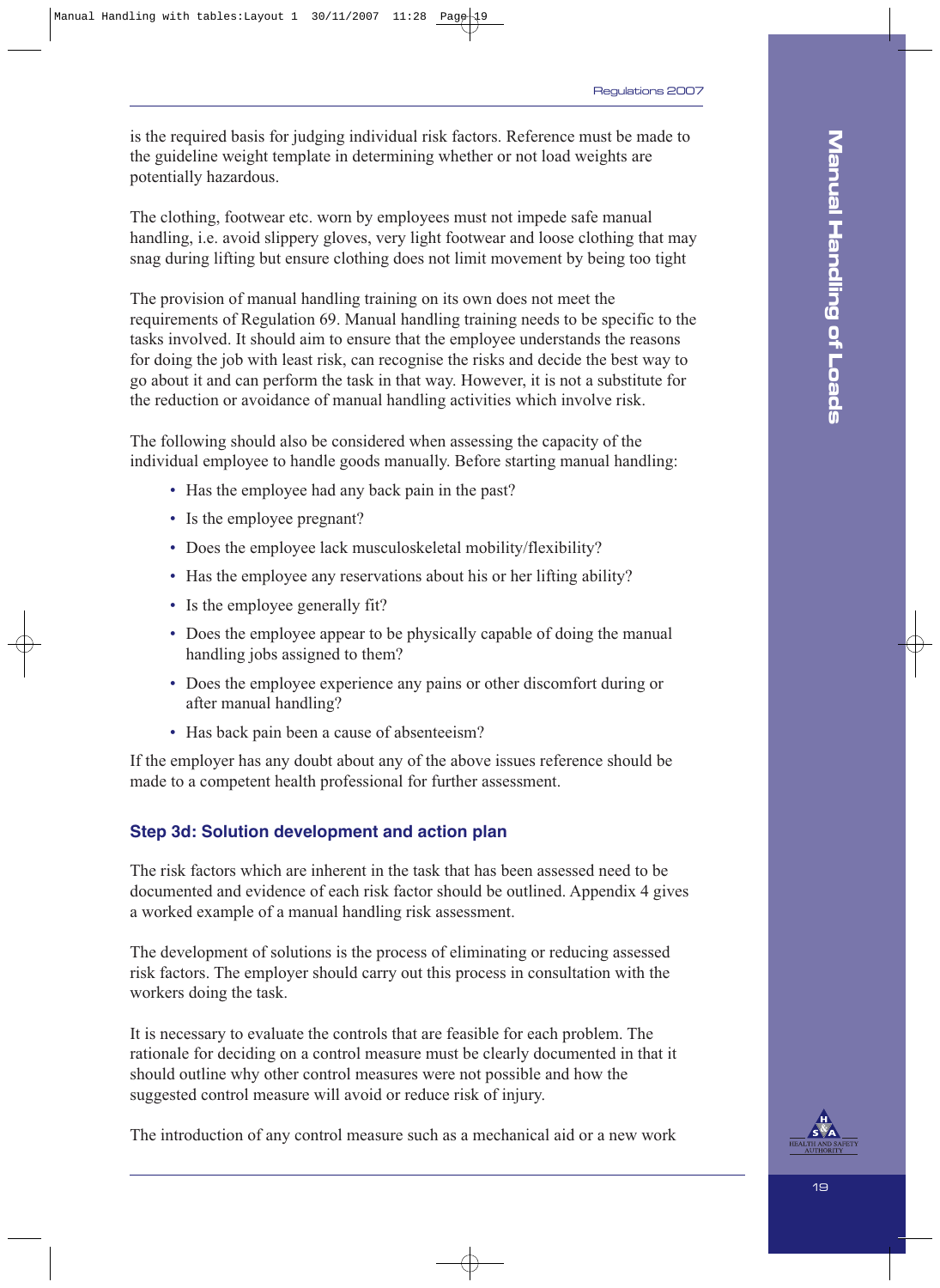layout means the introduction of a new system of work. Therefore the new system of work must also be assessed to ensure that any new hazards are identified and controlled.

Finally, a plan of action must be put in place to identify what changes are planned, to allow people time to adjust to the changes and to communicate all the changes to all relevant personnel. Consultation is necessary at this stage to ensure that all parties are working together to determine whether the recommended control measures are practical, to solicit feedback on other possible controls and to ensure the effective implementation of the plan of action.

### **Step 4: Review the effectiveness of the control measures or solution**

Effectiveness is the degree to which the control measures have avoided or reduced the risk of injury. This will depend on how timely the changes were implemented and the level of worker acceptance. The timeliness is the time before the risk factors are reduced or eliminated. This is usually the time it will take to implement a control measure fully, including the time required for the control measure to work effectively (e.g. with a work methods change, the workers may not fully embrace the new method). Whether or not the workers accept and use the solution is a key measure of the effectiveness of a control measure.

Below is a worked example which demonstrates a manual handling risk assessment process.

#### **Task observation and description:**

An assessor gains a detailed understanding of how the task is performed: An employee prepares to move a large barrel (80 kg) manually, he grips the barrel and tilts the barrel slightly and rolls the barrel into position.

#### **Collect task data:**

The assessor collects technical information related to this task: Weight of load: 80 kg Frequency of lift: 3 lifts/hour.

#### **Identification of risk factors:**

The assessor consults with those doing the job and other relevant staff in identifying the risk factors: The load is too heavy: 80 kg The physical effort is too strenuous The load is difficult to grasp.

### **Solution development and plan of action:**

The assessor in consultation with others agrees on the development of a new system of work and a plan is put in place to identify what follow-up action is required. In the new system of work the worker uses a mechanical aid to move the barrel.

Action Plan:

| Source new mechanical aid                                | Safety Manager        | April 07 |
|----------------------------------------------------------|-----------------------|----------|
| Carry out a risk assessment<br>of the new system of work | Safety Manager        | April 07 |
| Train staff in use of new mechanical aid                 | Training Co-ordinator | April 07 |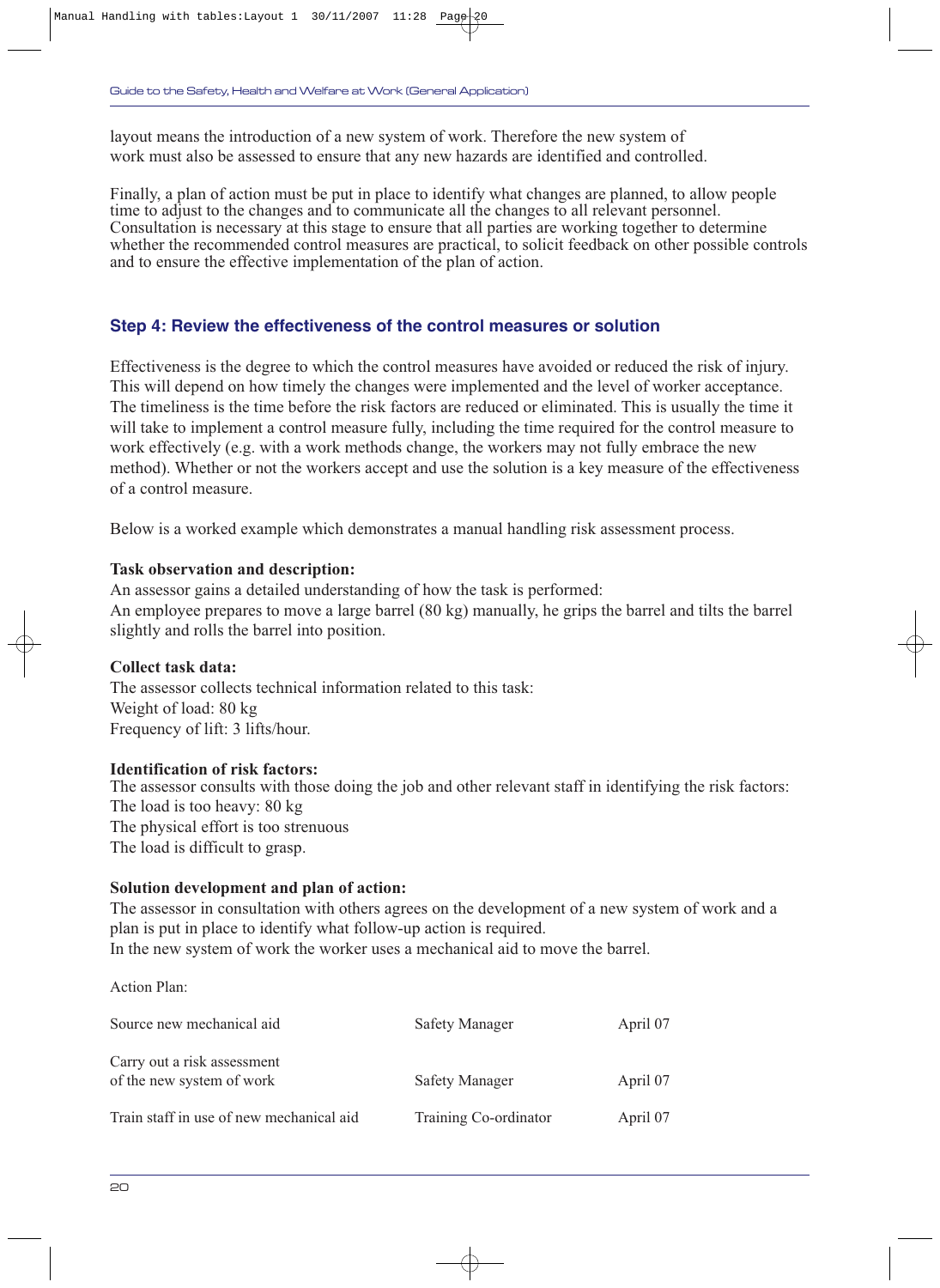### **Review the effectiveness of control measures:**

The assessor will review the new system of work to ensure it is operating effectively.

Further examples of manual handling case studies can be viewed on the Health and Safety Authority's website at www.hsa.ie

### **Regulation 69(c)(ii): Duties of employer** (continued)

*(iii) ensure that particularly sensitive risk groups of employees are protected against any dangers which specifically affect them in relation to the manual handling of loads and the individual risk factors, having regard to the risk factors set out in Schedule 3,*

Manual handling has significant implications for the health of a pregnant worker, particularly if combined with long periods of standing. As pregnancy progresses, and particularly during the last three months, it becomes more difficult to achieve and maintain good postures and this further reduces manual handling capability. Particular care should also be taken for women who may handle loads during the three months following a return to work after childbirth.

When assessing the needs of sensitive risk groups of employees, and depending on the degree of risks involved, special attention needs to be given to groups such as:

- Young workers who through lack of experience may be at higher risk
- Pregnant woman (see also Chapter 2 of Part 6 of the General Application
- Regulations relating to the protection of pregnant, post-natal and breastfeeding employees)
- People with reduced mobility
- New or inexperienced workers, who may be less agile or alert
- Persons with particular serious problems.

#### **Regulation 69(c)(iii): Duties of employer** (continued)

*(iii) ensure that where tasks are entrusted to an employee, his or her capabilities in relation to safety and health are taken into account, including, in relation to the manual handling of loads by employees, the individual risk factors set out in Schedule 3, and*

The outcome of the risk assessment under Regulation 69 and its relationship to an individual employee is the required basis for judging individual risk factors. Reference must be made to the guideline weight template in determining whether or not load weights are potentially hazardous.

Clearly an individual's state of health, fitness and strength can significantly affect the ability to perform a task safely.

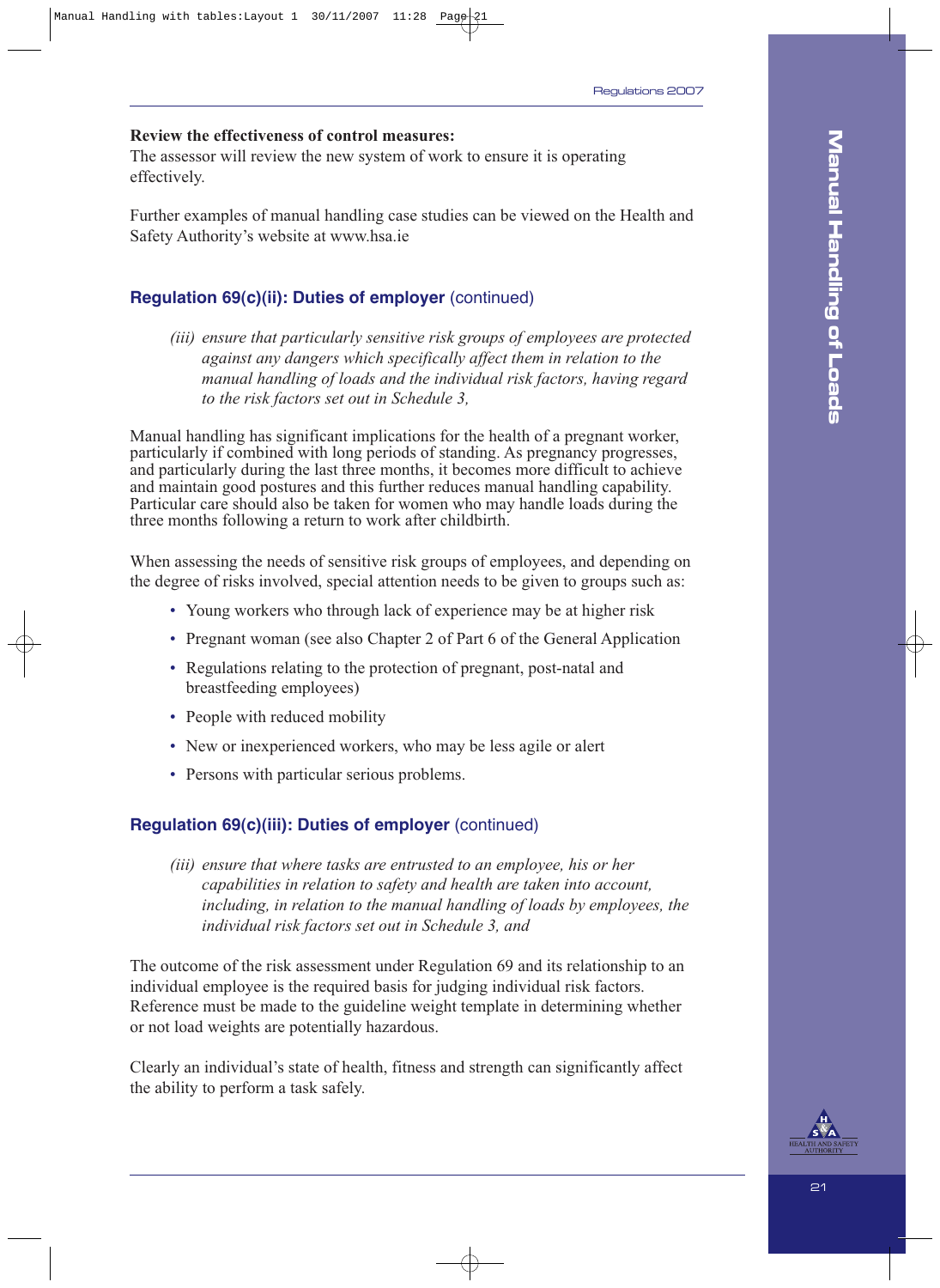### **Regulation 69(c)(iv): Duties of employer** (continued)

*(iv) when carrying out health surveillance in relation to the manual handling of loads by employees, take account of the appropriate risk factors set out in Schedule 3, and*

Health surveillance means monitoring an employee's state of health having regard to the type of work involved and the risks to the employee's health arising from the work. The risk assessment of manual handling activities should put appropriate control measures in place to avoid or reduce the risk of back injury.

Health surveillance monitoring may include consideration of the following:

- Has the employee any musculoskeletal pain?
- Is the employee pregnant?
- Does the employee lack musculoskeletal mobility/flexibility?
- Has the employee any reservations about his or her lifting ability?
- Is the employees generally fit?
- Do employees experience any pains or other discomfort during or after manual handling?
- Has back pain been a cause of absenteeism?

If the employer has any doubt about any of the above issues reference should be made to a competent doctor for further assessment.

### **Regulation 69(d): Duties of employer** (continued)

- *(d) without prejudice to section 9 of the Act, ensure that those of the employer's employees who are involved in manual handling of loads receive general indications and, where possible, precise information on—*
	- *(i) the weight of each load, and*
	- *(ii) the centre of gravity of the heaviest side when a package is eccentrically loaded.*

The requirements under section 9 of the Act to provide information to employees and safety representatives on safety and health matters are made more explicit here with regard to information to be provided on loads which are manually handled. Where practical, the precise information on the weight of each load should be given to employees.

In practice, this information is mostly available from the weight markings on the load itself. Otherwise the employer must determine and indicate the weights. Where precise weights are not available, as a minimum, general indications must be given through instruction or information or by using warning signs. Heavy weights, out of the ordinary, should in general carry a warning sign. The result of the risk assessment of manual handling tasks needs to be shared with relevant employees. This may involve the provision of information and training appropriate to the implementation of control measures. It could include instruction on the safe use of mechanical aids and information on organisational measures to be put in place.

In addition, when a package is eccentrically loaded its centre of gravity should be indicated to employees, e.g. boxes containing goods where the centre of gravity is off centre, boxes of bottles or glasses, mechanical equipment which has to be pushed, pulled or carried, motorised hedge cutters, washing machines, televisions.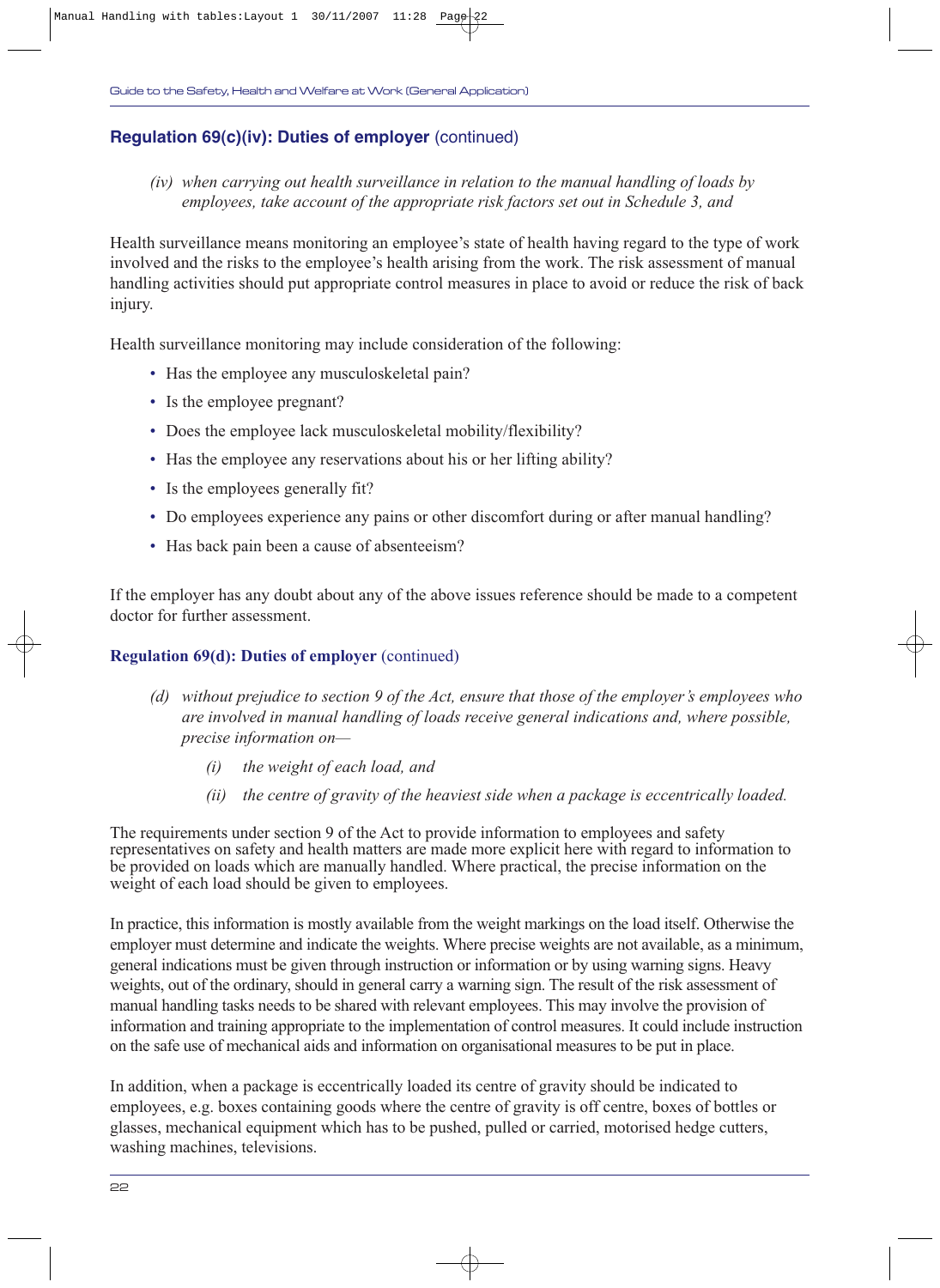### **SCHEDULE 3**

### **Regulation 69**

### **RISK FACTORS FOR MANUAL HANDLING OF LOADS**

*1. Characteristics of the load*

*The manual handling of a load may present a risk particularly of back injury if it is: : too heavy or too large, unwieldy or difficult to grasp, unstable or has contents likely to shift, positioned in a manner requiring it to be held or manipulated at a distance from the trunk, or with a bending or twisting of the trunk, or likely, because of its contours or consistency (or both), to result in injury to employees, particularly in the event of a collision.*

*2. Physical effort required*

*A physical effort may present a risk particularly of back injury if it is: too strenuous, only achieved by a twisting movement of the trunk, likely to result in a sudden movement of the load, or made with the body in an unstable posture.*

*3. Characteristics of the working environment*

*The characteristics of the working environment may increase a risk particularly of back injury if:*

*there is not enough room, in particular vertically, to carry out the activity, the floor is uneven, thus presenting tripping hazards, or is slippery in relation to the employee's footwear, the place of work or the working environment prevents the handling of loads at a safe height or with good posture by the employee, there are variations in the level of the floor or the working surface, requiring the load to be manipulated on different levels, the floor or foot rest is unstable, or the temperature, humidity or ventilation is unsuitable.*

*4. Requirements of the activity*

*The activity may present a risk particularly of back injury if it entails one or more of the following requirements:*

*over-frequent or over-prolonged physical effort involving in particular the spine, an insufficient bodily rest or recovery period, excessive lifting, lowering or carrying distances, or a rate of work imposed by a process which cannot be altered by the employee.*

*5. Individual Risk Factors*

*The employee may be at risk if he or she:*

*is physically unsuited to carry out the task in question, is wearing unsuitable clothing, footwear or other personal effects, or does not have adequate or appropriate knowledge or training.*

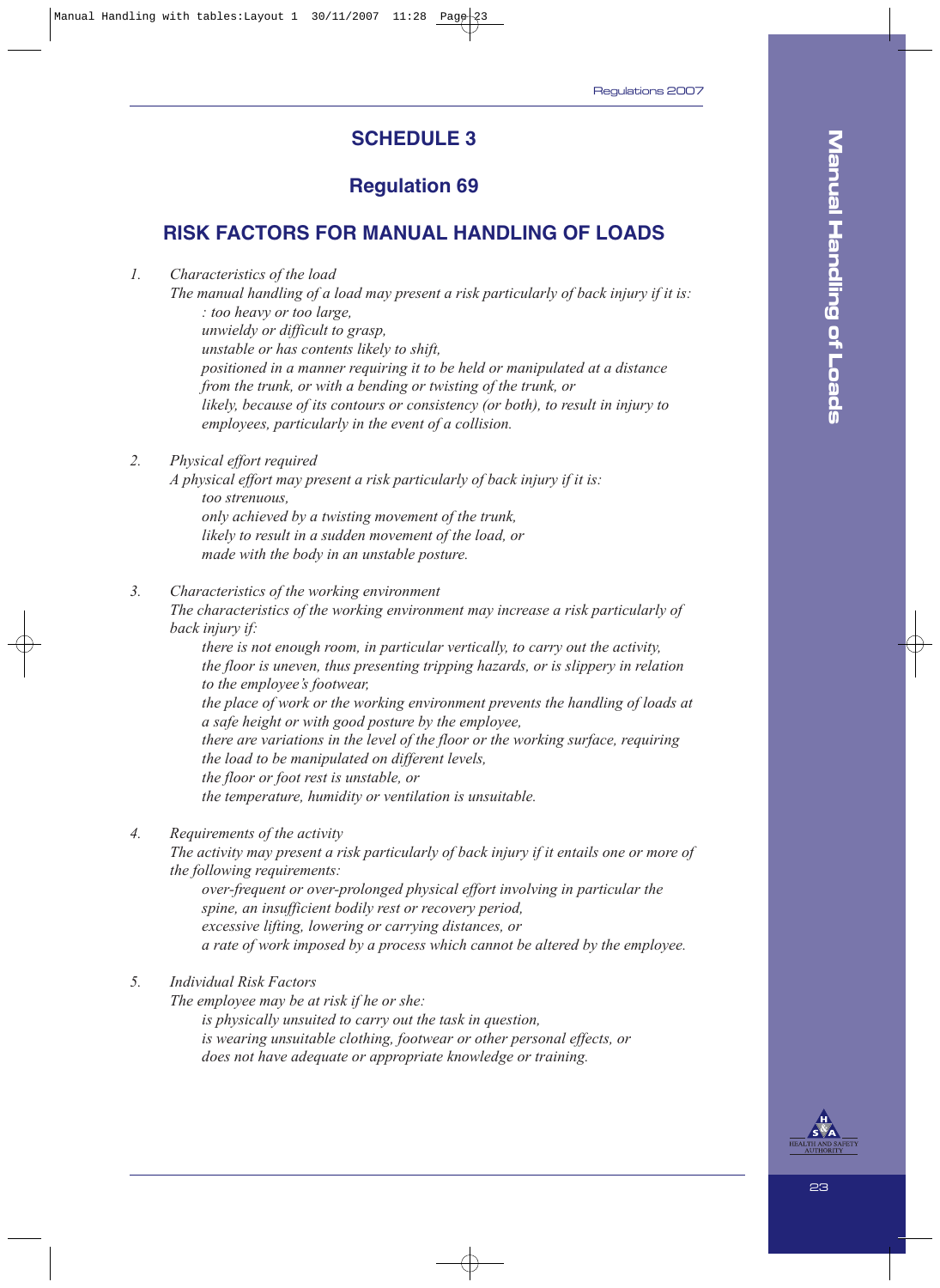### **APPENDIX 1**

### **Manual Handling Risk Assessment Document**

### **A Guide on the Key Aspects of Manual Handling Risk Assessment**

This document outlines examples of the type of information which may be collected when putting together a risk assessment. Each risk assessment is unique and not all information is applicable in each situation. However, the headings given should act as an aid in trying to follow a structure in the risk assessment process.

*Note: This is not an exhaustive list.*

### **Task description:**

This involves obtaining a detailed description of the job and a breakdown of the key stages of the job.

### **Technical details:**

This involves collecting all relevant technical data. Examples include:

- Information on physical heights of workstations, reach distances, load weights and load dimensions and environmental aspects such as temperature/humidity/noise etc.
- Information on equipment used, including the type of guarding, availability of an instruction manual or the training needed to operate the equipment safely.
- Information on duration of task, frequency and number of staff involved.
- Photos of critical aspects of the job and video analysis of stages of the job.

*Note: This is not an exhaustive list.*

### **Photographs/drawings/schematics:**

Photographs should demonstrate the activities in each stage of the job. Drawings/schematics should be clear and simple and detail the physical dimensions of the work area.

### **Assessment of the task: (Use the checklist in Appendix 2 as an** *aide-mémoire***)**

This is where the job is analysed in detail to identify relevant risk factors at each stage of the task. There is a need to refer to Schedule 3 to the General Application Regulations and the template of guidance weights in figure 1.

Once risk factors are identified it is then necessary to ask: *Can they be avoided?*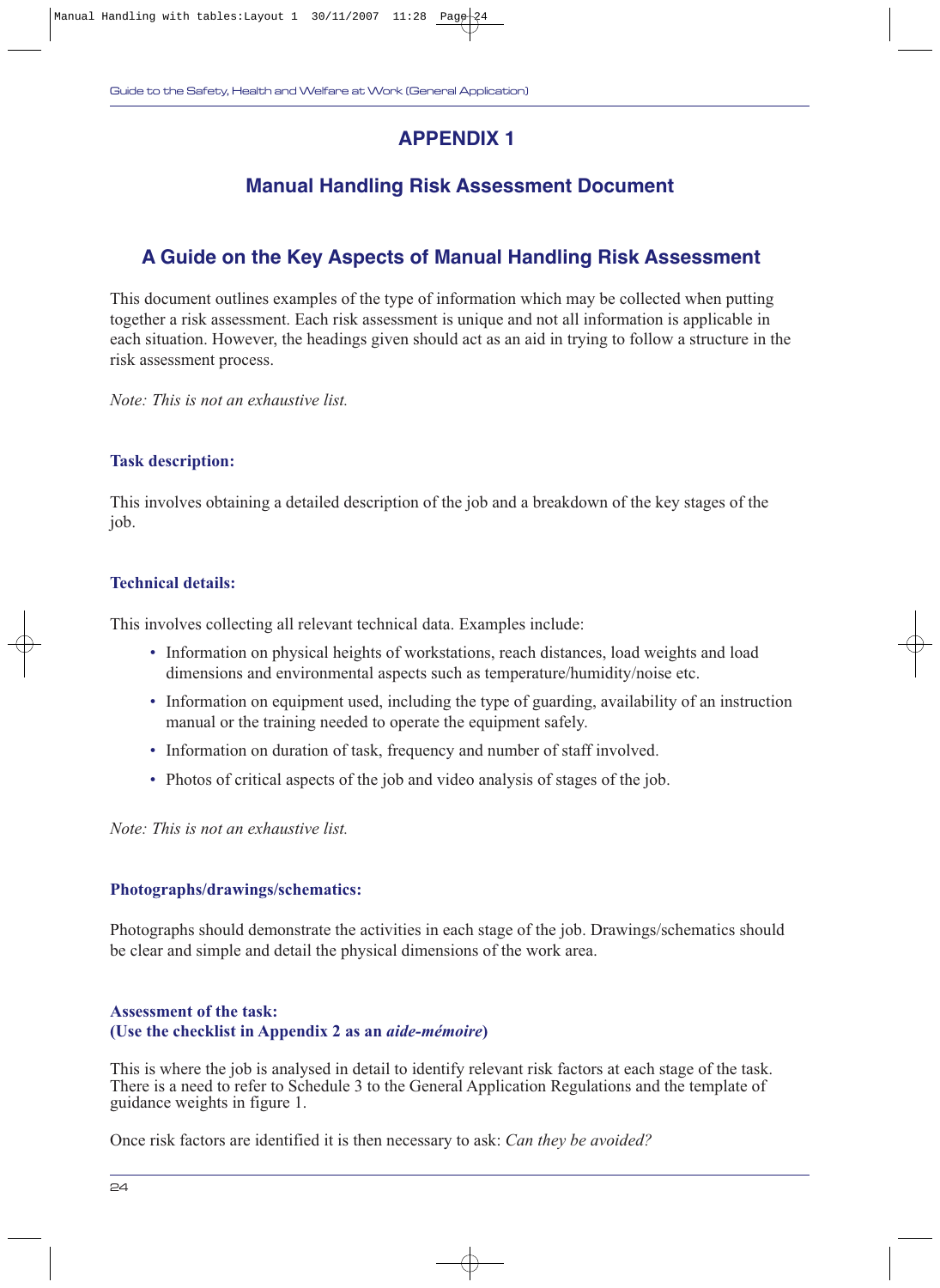If risks can be avoided one needs to detail how they can be avoided and also determine if the control measures will introduce new risks. The control measures need to be assessed to avoid or reduce the likelihood of new risks.

For example, provide training in use of machinery, ensure machinery is guarded and its use is supervised and also ensure maintenance of the machinery.

If the risk cannot be avoided it is then necessary to explore if the risk factors can be reduced. If the risks can be reduced, one needs to identify suitable controls and assess any risks which might result from the introduction of such controls.

Manual handling training must be provided for relevant staff and must meet the requirements as set out previously in this Guide.

Other factors to consider include the role of designers, manufacturers and suppliers in providing control measures to avoid or reduce risk factors.

#### **Solution development and plan of action:**

The appropriate solutions need to be assessed and approved prior to developing a plan of action. Once the appropriate solutions are identified one needs to document clearly all the actions needed to implement the solution. This should identify who is responsible and what is the expected completion date. Communication and consultation is critical in dissemination of information such as specifications of changes needed, training needs, maintenance requirements for equipment, instructions for in-house purchasers of equipment, instructions to designers/engineers on issues raised and information supplied to medical people.

#### **Review of effectiveness of changes:**

This involves checking to ensure changes are in place and working well, and regular supervision.

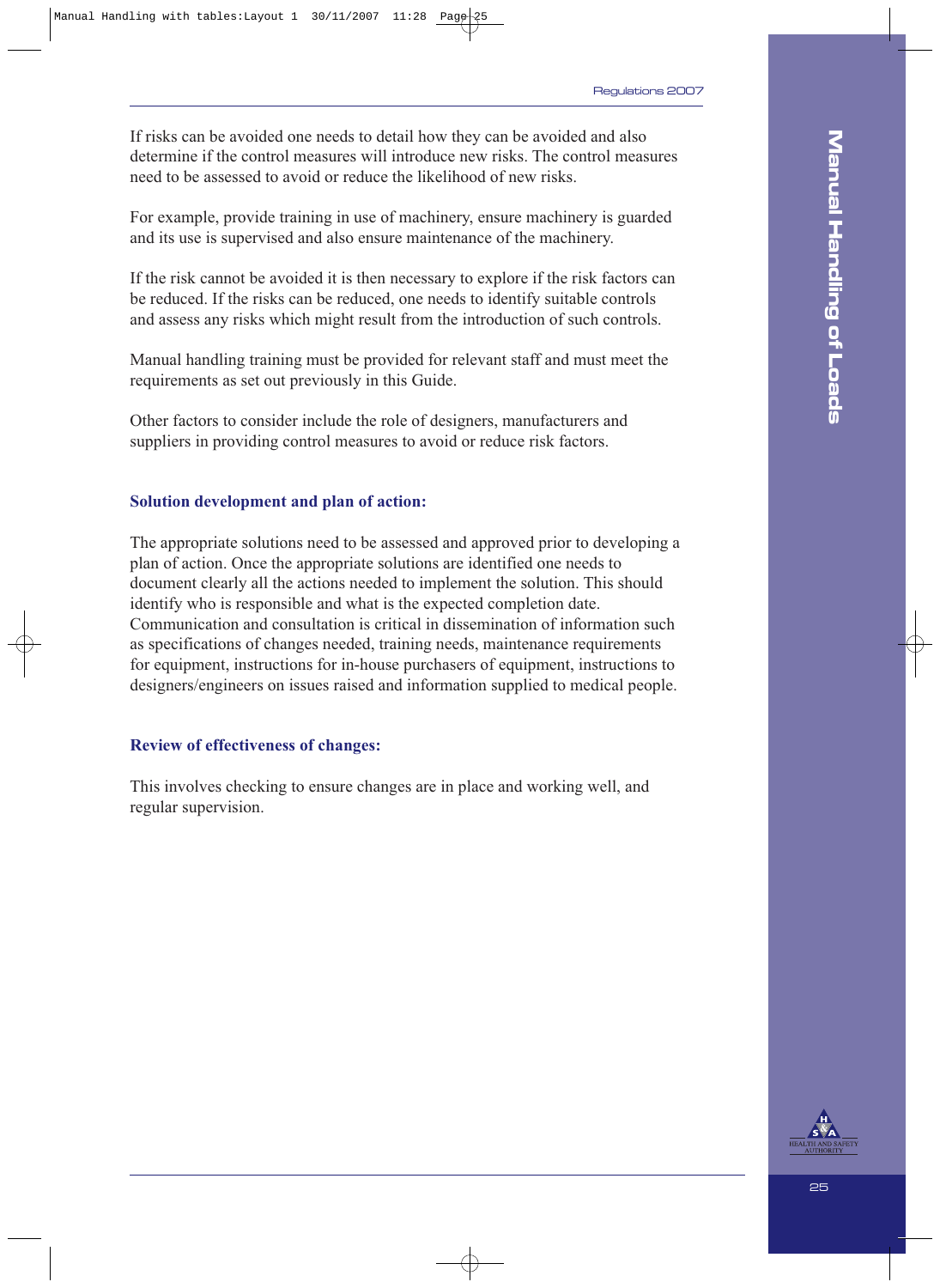### **APPENDIX 2**

### **Risk Assessment Checklist**

| <b>Risk factor</b>                                                                                                                                            | Example                                                                                                                                                                                                                          |
|---------------------------------------------------------------------------------------------------------------------------------------------------------------|----------------------------------------------------------------------------------------------------------------------------------------------------------------------------------------------------------------------------------|
| The load is too heavy.                                                                                                                                        | A person has to lift manually a machine part<br>weighing 70 kg from floor level to waist height.<br>See Figure 1: Guideline weights (see p. 12)                                                                                  |
| The load is too large.                                                                                                                                        | A load, which was 90 Centimetres long had to be<br>lifted down a stairwell.                                                                                                                                                      |
| The load is unwieldy or difficult to<br>grasp.                                                                                                                | This includes loads with dimensions which<br>exceed 75 cm, loads with sharp edges and loose<br>contents. Another example could be a patient<br>who has the potential to fall over while being<br>escorted in a hospital setting. |
| The load has to be held a distance from<br>the trunk.                                                                                                         | A person had to over-reach when lifting a heavy<br>load and positioning it into a machine.                                                                                                                                       |
| The physical effort is too strenuous.                                                                                                                         | A meat carcass weighing 120 kg is manually<br>lifted from a truck.                                                                                                                                                               |
| The physical effort is only achieved by a<br>twisting movement of the trunk.                                                                                  | A person has to lift a load from a pallet onto a<br>conveyor with restricted room for movement,<br>which only allows a twisting movement of the<br>trunk.                                                                        |
| The physical effort is likely to result in a<br>sudden movement.                                                                                              | A person starts to remove a load from racking<br>which is jammed. The load suddenly comes free<br>and the handler is unprepared and cannot control<br>the load.                                                                  |
| The physical effort is made with the<br>body in an unstable posture.                                                                                          | A person stands on a stool while carrying out a<br>manual handling activity.                                                                                                                                                     |
| There is not enough room, in particular<br>vertically, to carry out the activity. The<br>place of work prevents the handling of<br>loads at an unsafe height. | A person has to lift product through a narrow<br>aisle. A person has to stack a pallet with product,<br>which requires lifting loads above shoulder<br>height to position them on the pallet.                                    |
| The floor is uneven or is slippy or the<br>floor or footrest is unstable.                                                                                     | A floor surface with cracks which makes it<br>difficult to move loads with a pallet truck.                                                                                                                                       |
| The temperature, humidity or ventilation<br>is unsuitable.                                                                                                    | See guidelines in Table 5 (see p. 16).                                                                                                                                                                                           |
| Over-frequent or over-prolonged<br>physical effort involving in particular the<br>spine.                                                                      | A person is involved in a task which involves<br>scooping product into a container while bending<br>the back for long periods of time.                                                                                           |
| There is insufficient bodily rest or<br>recovery period.                                                                                                      | A rest phase may be any period of light activity,<br>such as record-keeping, that alternates with more<br>demanding activities.                                                                                                  |
| There is excessive lifting, lowering or<br>carrying distances.                                                                                                | Lifts of heavy loads beginning or ending at floor<br>level or above shoulder level height should be<br>avoided.                                                                                                                  |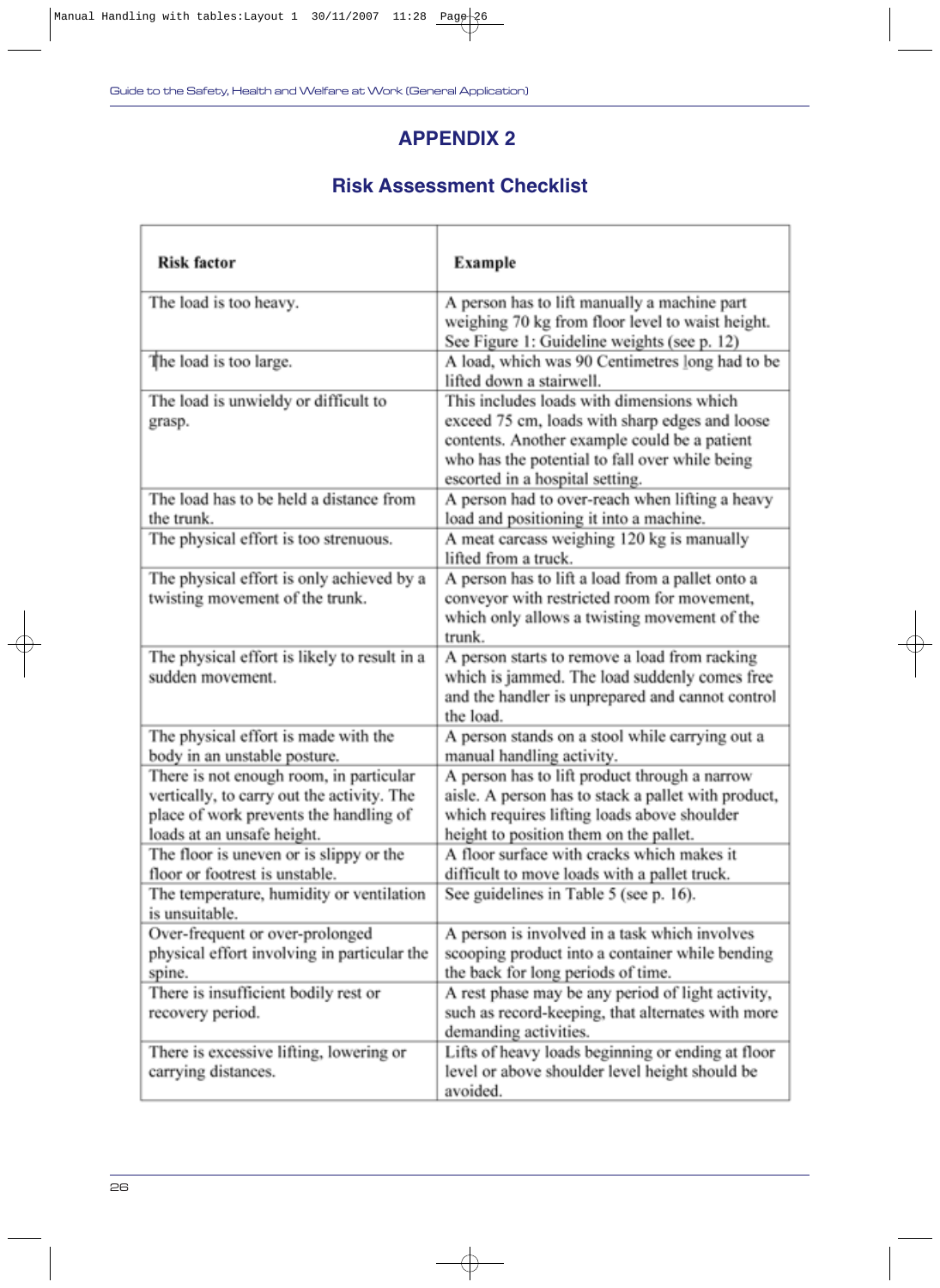### **APPENDIX 3**

### **Examples of How to Avoid or Reduce the Risk Factors for Manual Handling of Loads**

### **1. Characteristics of the load**

Where a manual handling hazard and a risk particularly of back injury has been identified, the control measures necessary to reduce the risk may be evident from the answers to the following questions:

- (a) Can being packaged in smaller containers or packages make the load lighter?
- (b) Can the load be made less bulky so that it can be handled closer to the employee's body?
- (c) Can the shape or surface texture of the load be changed to make it easier to grip?
- (d) Could the surface be cleaner or cooler, or the edges less sharp, so that the employee can hold the load against the body?
- (e) Can handles be provided, or some type of sling used to move the load?
- (f) Is the load designed, or the material packaged, so that it will not shift unexpectedly while it is being moved?

Note that particular attention should be paid to the handling of live animals or humans. Persons or animals can either hinder or aid the manual handler (e.g. cooperative patients as against disturbed patients). Additional forces and control measures may need to be applied (e.g. team handling).

### **2. Physical effort required**

Where the physical effort required poses a risk of injury, the following control measures should be helpful in reducing it .

### **Lifting and lowering forces can be reduced by:**

- (a) Using lifting tables, forklifts, cranes, hoists, balances, drum and barrel dumpers, work dispensers, elevating conveyors and similar aids, raising the work level, lowering the position of the employee and using gravity dumps and chutes.
- (b) Reducing the weight involved by reducing load size (specifying to suppliers, for example, in regard to size of packaging), reducing capacity of containers, reducing the weight of the container, reducing the load in each container and reducing the number of objects lifted or lowered at one time.

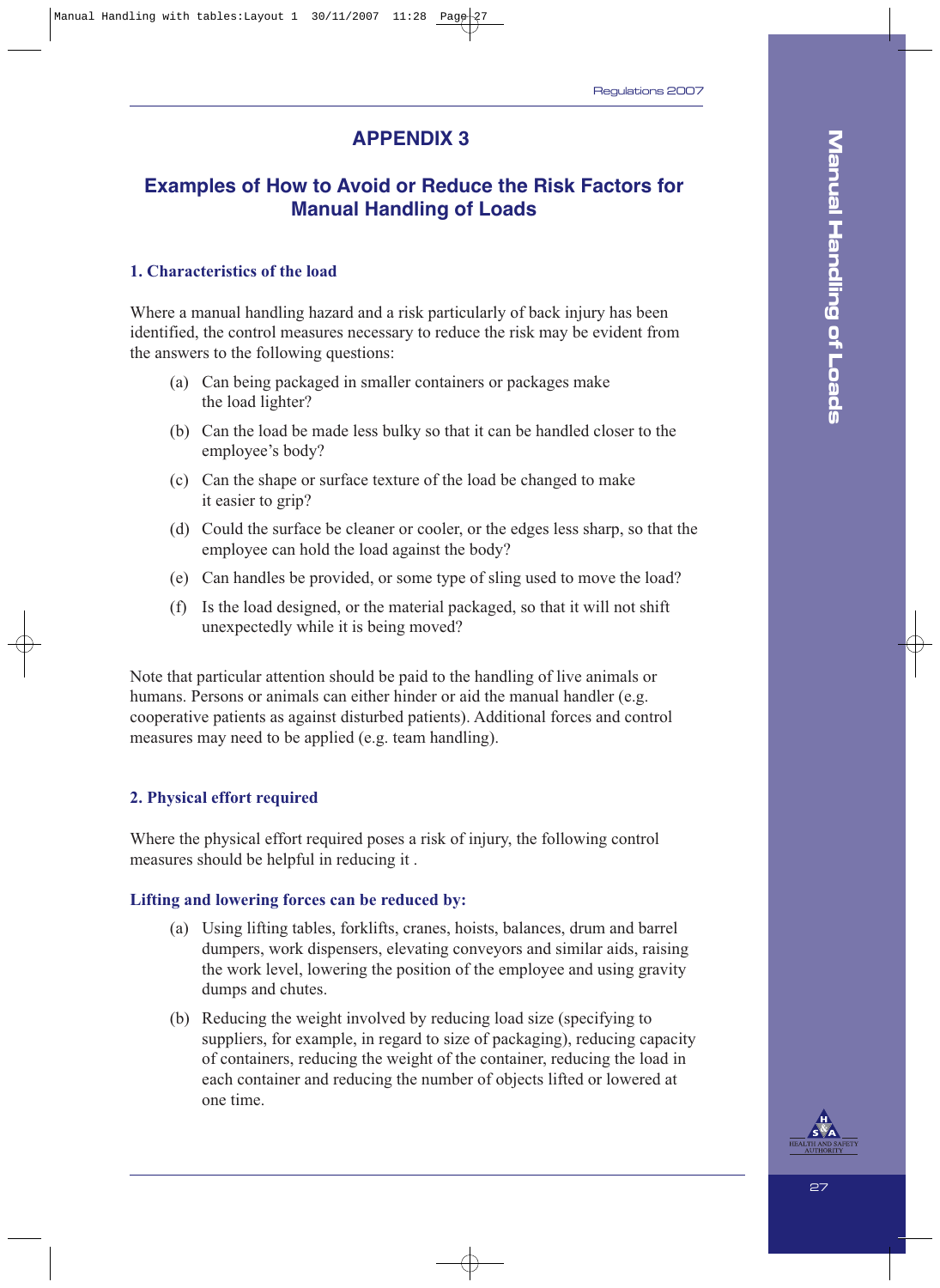- (c) Reducing the extent of the holding position away from the body by changing the object shape, providing suitable grips or handles, providing greater access to the load and improving workplace layout.
- (d) Converting to pushing or pulling.

#### **Pushing and pulling forces can be reduced by:**

- (a) Eliminating the need to push or pull by using powered conveyors, powered trucks, movers, slides, rollers or chutes.
- (b) Using non-powered conveyors, air bearings, ball castor tables, monorails and similar aids; wheel hand trucks, hand trolleys with good bearings and large diameter wheels or castors appropriate to the particular surfaces on which mechanical pushers or pullers are used.
- (c) Reducing the distance of push or pull by improving work area layout, relocating production or storage area or similar change in the system of work.

#### **Carrying forces can be reduced by:**

- (a) Converting to pushing or pulling by use of conveyors, air bearings, ball castor tables, monorails, slides, chutes and similar aids, forklifts, two or four-wheel hand trucks, trolleys and similar equipment.
- (b) Reducing the capacity of containers, container weight, container load and the number of objects carried at one time.
- (c) Reducing carrying or transport distance by improving work area layout, relocating storage or production area, or similar changes in the system of work.

#### **Holding forces can be reduced by:**

- (a) Reducing weight or size of load.
- (b) Reducing holding time.
- (c) Eliminating holding by using, for example, jigs and fixtures.
- (d) Using mechanical loading and unloading.

#### **Principles involved in minimising the risk of injury when applying force include:**

- (a) Pushing/pulling is more efficient if applied at or around waist level.
- (b) Pushing in/pulling out is stronger than left/right (across the body).
- (c) For manual handling, significantly higher push/pull forces are possible standing rather than seated and the use of body weight in pushing/pulling is preferred.

#### **Twisting movements can be reduced by:**

- (a) Positioning all tools and materials in front of the employees.
- (b) Using conveyors, chutes, slides or turntables to change the materials flow direction.
- (c) Providing adjustable swivel chairs.
- (d) Providing sufficient work space for the employee's whole body to turn.
- (e) Improving the layout of the work area.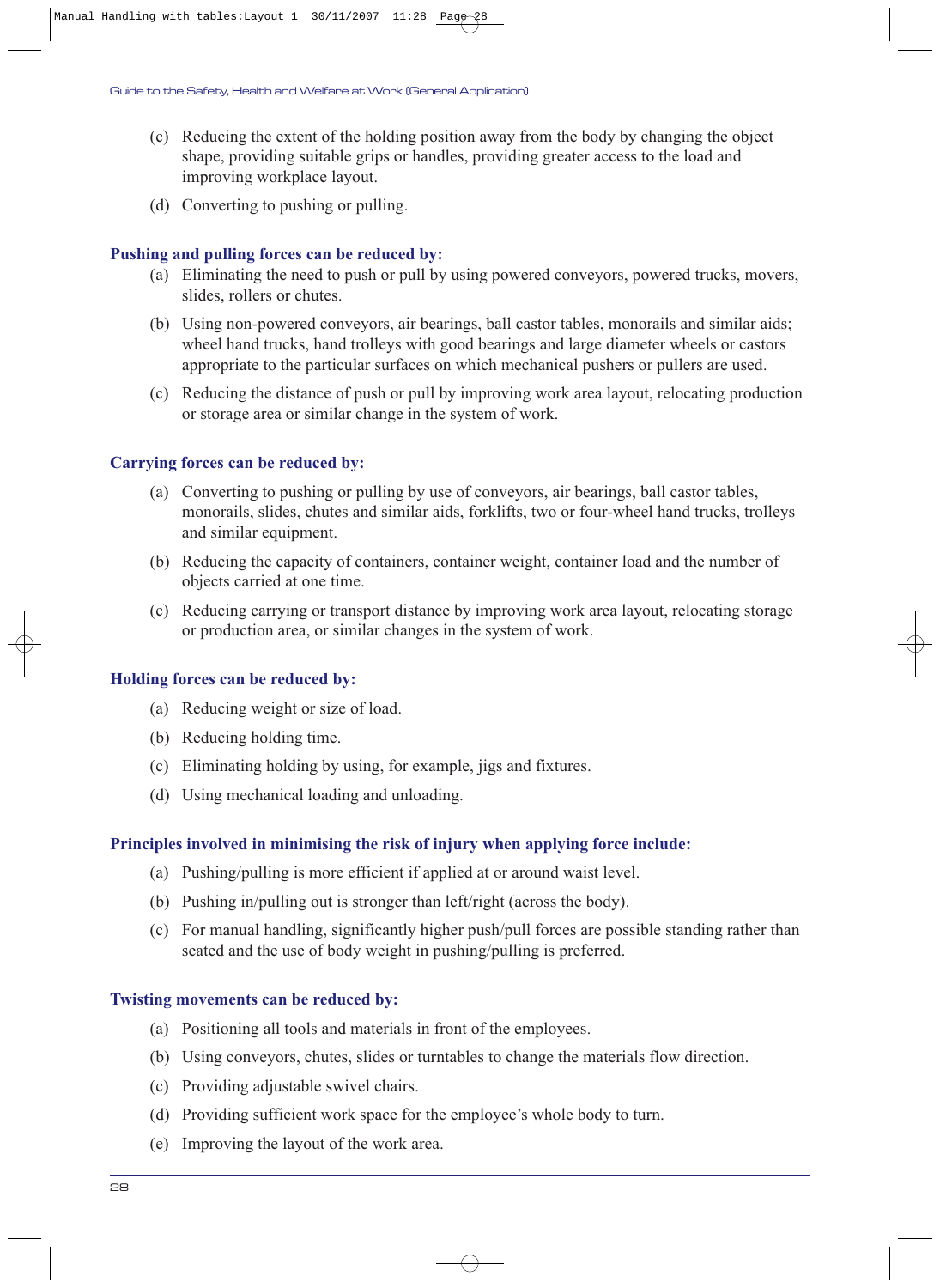### **Reaching motions can be reduced by:**

- (a) Positioning tools and machine controls close to the employee.
- (b) Positioning materials, work pieces and other heavy loads as near to the employee as possible.
- (c) Enabling the load handled to be kept close to the body.
- (d) Reducing load or container size.
- (e) Enabling the employee to walk around the load or to rotate it.

#### **Bending movements can be reduced by:**

- (a) Using lift tables, work dispensers and similar mechanical aids.
- (b) Raising the work level.
- (c) Positioning all material at work level.
- (d) Keeping materials at work level, for example avoid lowering objects which must be lifted later.
- (e) Eliminating large horizontal reaches.

### **3 Characteristics of the working environment**

Factors in the work environment which influence risk include climate, lighting, space, floors and other surfaces underfoot.

Housekeeping and footwear are associated factors that have particular relevance for risk of slips, trips and falls while handling loads.

Answering **YES** to any of the following questions indicates an increased risk, particularly of back injury:

- (a) Are the floors and surfaces underfoot uneven or slippery?
- (b) Are there different floor levels in the workplace?
- (c) Is the workplace untidy with a lack of attention to housekeeping details?
- (d) Are there extremes of heat, cold, wind and humidity?
- (e) Are there high levels of fumes, dusts, gases or vapours?
- (f) Is there excessive vibration?
- (g) Is the task performed in a confined space?
- (h) Is the lighting inadequate?

### **4. Requirements of the activity**

The risk of injury arises with the increasing frequency, repetition and duration of manual handling activity by any one employee in a work period. How often a task is performed and for how long are key risk factors to be considered.

Problems with frequency and duration are not restricted to lifting or lowering of

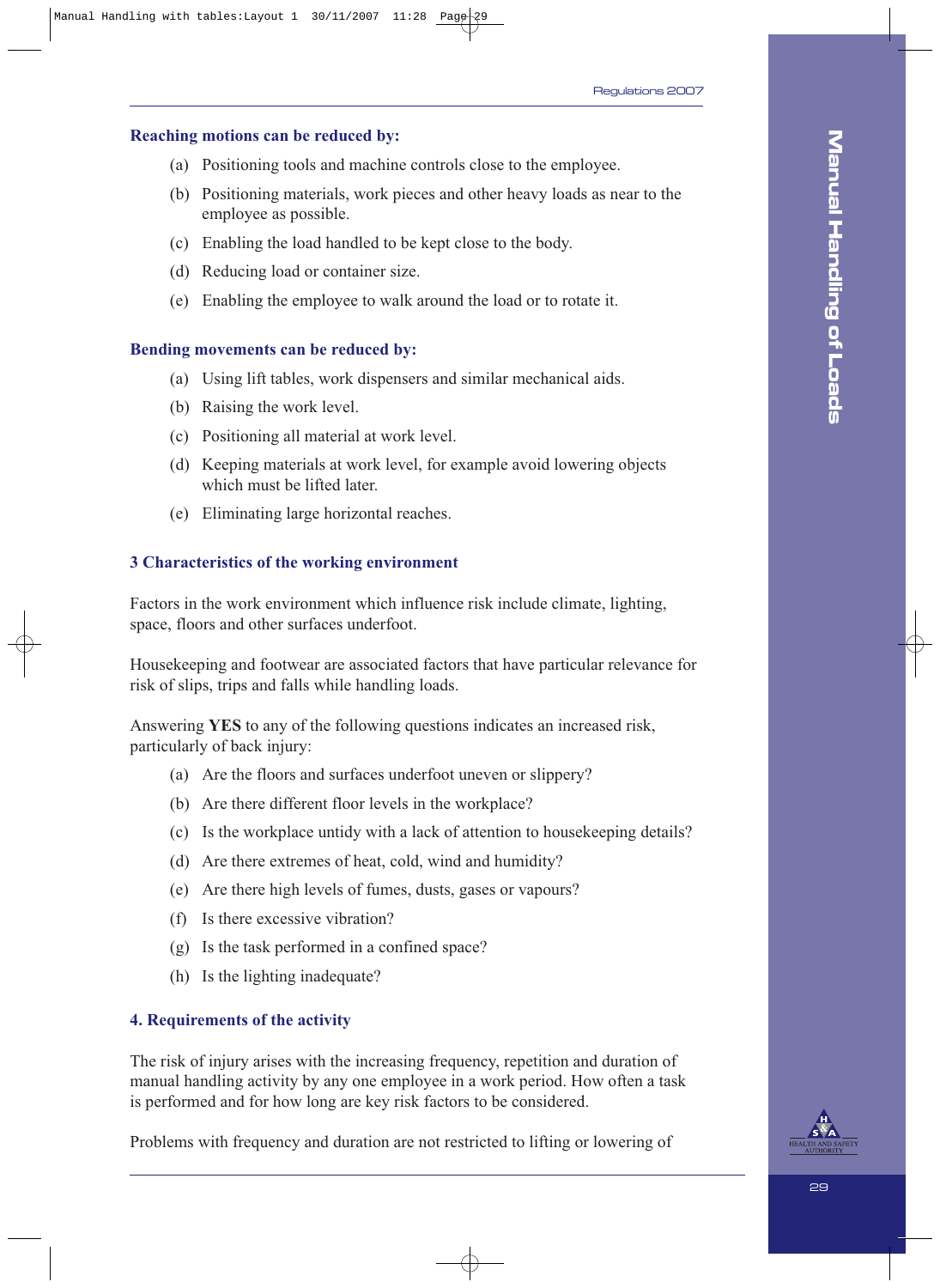loads. Pushing, pulling, carrying and holding of loads may also be a problem if performed frequently or for prolonged periods.

There are several factors which influence a person's ability to continue prolonged exertion. These include available energy reserves, the employee's physical fitness and the relative workload (i.e. the proportion of the employee's physical capacity engaged by the task).

Distances over which loads are manually handled should be as short as possible. The longer the distance the lighter the load that may be carried without increased risk. If the load is located above the employee's shoulder height or below mid-thigh height or otherwise requires extended reach, the risk of injury is increased. An increased risk also occurs when a load must be manoeuvred to be placed accurately into position.

When a process is dictating the pace of manual handling as well as there being continuous and repetitive movements, the employee may be exposed to the risk of upper limb pains and discomfort.

### **Individual risk factors**

The outcome of the risk assessment under Regulation 69 and its relationship to an individual employee is the required basis for judging individual risk factors. Reference must be made to the guideline weight template in determining whether or not load weights are potentially hazardous.

The clothing, footwear etc. worn by employees must not impede safe manual handling, for example avoid slippery gloves, very light footwear and loose clothing that may snag during lifting but ensure clothing does not limit movement by being too tight.

The provision of manual handling training on its own does not meet the requirements of Regulation 69 and will not reduce injury rates. Manual handling training needs to be specific to the tasks involved. It should aim to ensure that the employee understands the reasons for doing the job with least risk, can recognise the risks and decide the best way to go about it and can perform the task in that way. However, it is not a substitute for the reduction or avoidance of manual handling activities which involve risk.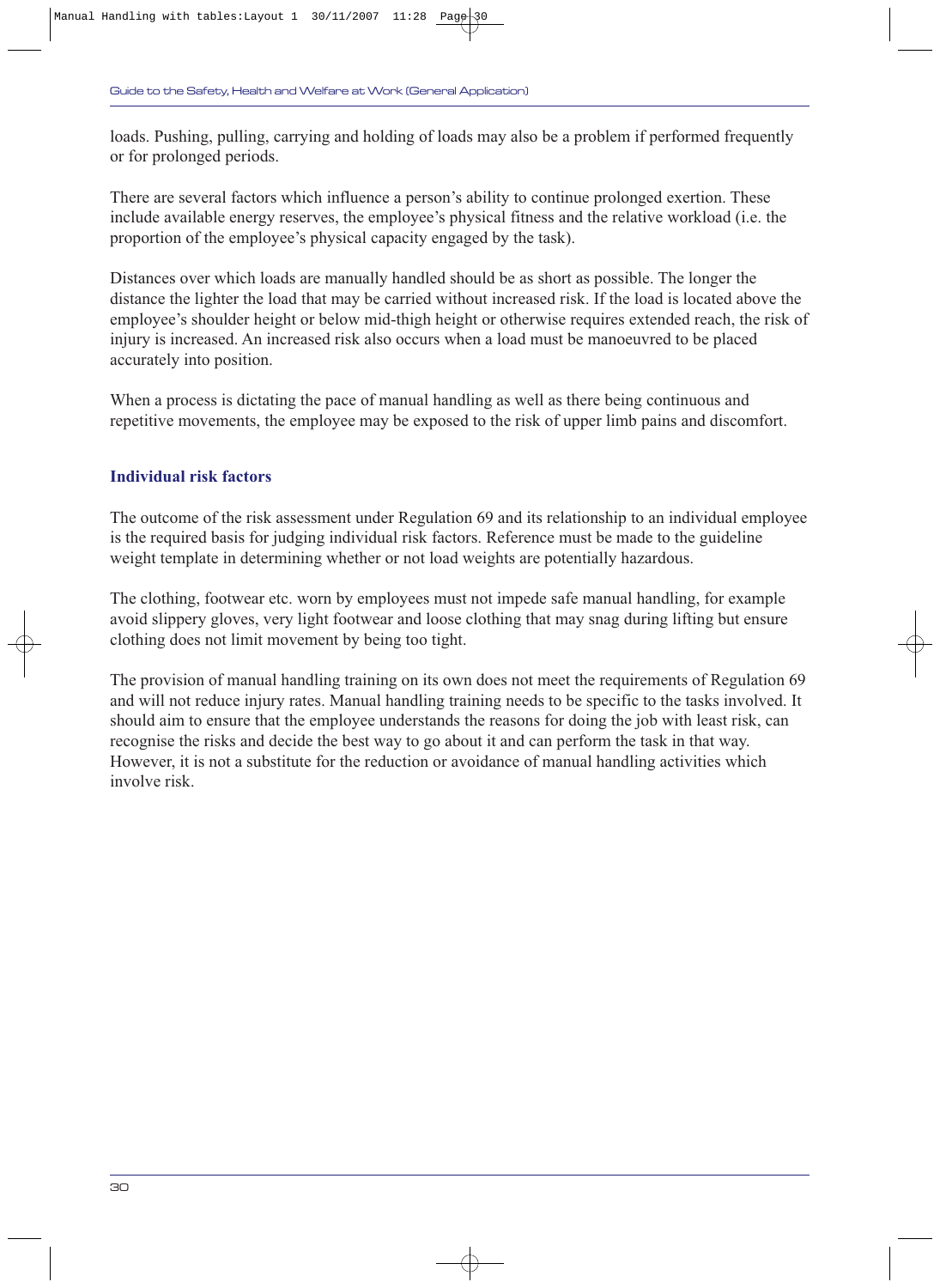### **APPENDIX 4**

### **A Guide to the Key Aspects of Manual Handling Risk Assessment**

*Note: This is not an exhaustive list*

### **Task Description:**

Maintenance of Moulding Machine

Part A is taken from the machine shop and placed on a trolley. The trolley is then pushed out to the moulding machine. Part B is disassembled and manually lifted from the moulding machine and placed on the ground. Part A is then lifted from the trolley onto the machine and assembled. Part B is lifted onto the trolley and transferred into the machine shop for maintenance.

### **Technical Details:**

Load Weight 75 kg Trolley Height 508 mm Load Dimensions 1244 mm x 381 mm x 406 mm Number of manual lifts in changeover 6 manual lifts

The part has to be loaded onto the moulding machine at shoulder height.

#### **Photographs/Drawings/Schematics:**

Photographs may be placed in this section.

### **Assessment of the Task: (Use the checklist in Appendix 2 as an** *aide-mémoire***)**

Risk Factors:

The load is too heavy for manual handling (75 kg).

The load is unwieldy and difficult to grasp.

The load has to be held at a distance from the trunk and there is repetitive bending posture when placing load on the ground.

There is strenuous physical effort when lifting such a load.

The load is not handled at a safe height (above shoulder height).

Comments:

These risks can be avoided by introducing a mobile hoist.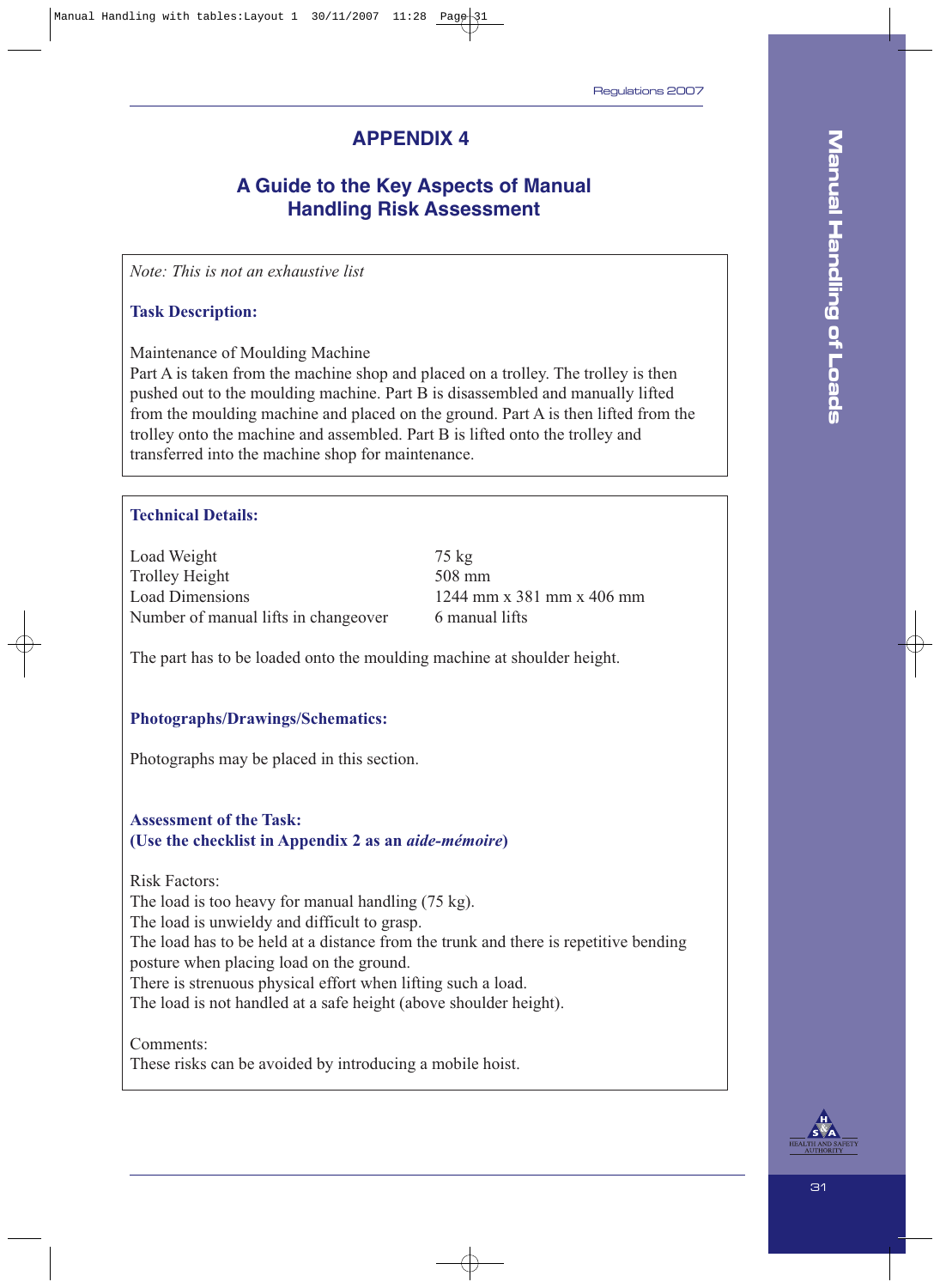| <b>Solution Development and Plan:</b>                                                                                              |  |  |
|------------------------------------------------------------------------------------------------------------------------------------|--|--|
| 16 April 2007<br>Solution development and approval Management Team                                                                 |  |  |
| 28 April 2007<br>Review maintenance procedures<br><b>Facilities Manager</b>                                                        |  |  |
| 30 April 2007<br>Source a mobile hoist Safety Manager                                                                              |  |  |
| 3 May 2007<br>Assess new system of work Safety Manager                                                                             |  |  |
| Train people in use of hoist Training Co-ordinator 6 May 2007                                                                      |  |  |
| Communicate changes to all relevant staff Safety Manager<br>10 May 2007                                                            |  |  |
| <b>Review of Effectiveness of Changes:</b>                                                                                         |  |  |
| A review of the activity was carried out in June 2007.<br>The new system of work is in place and the hoist is working effectively. |  |  |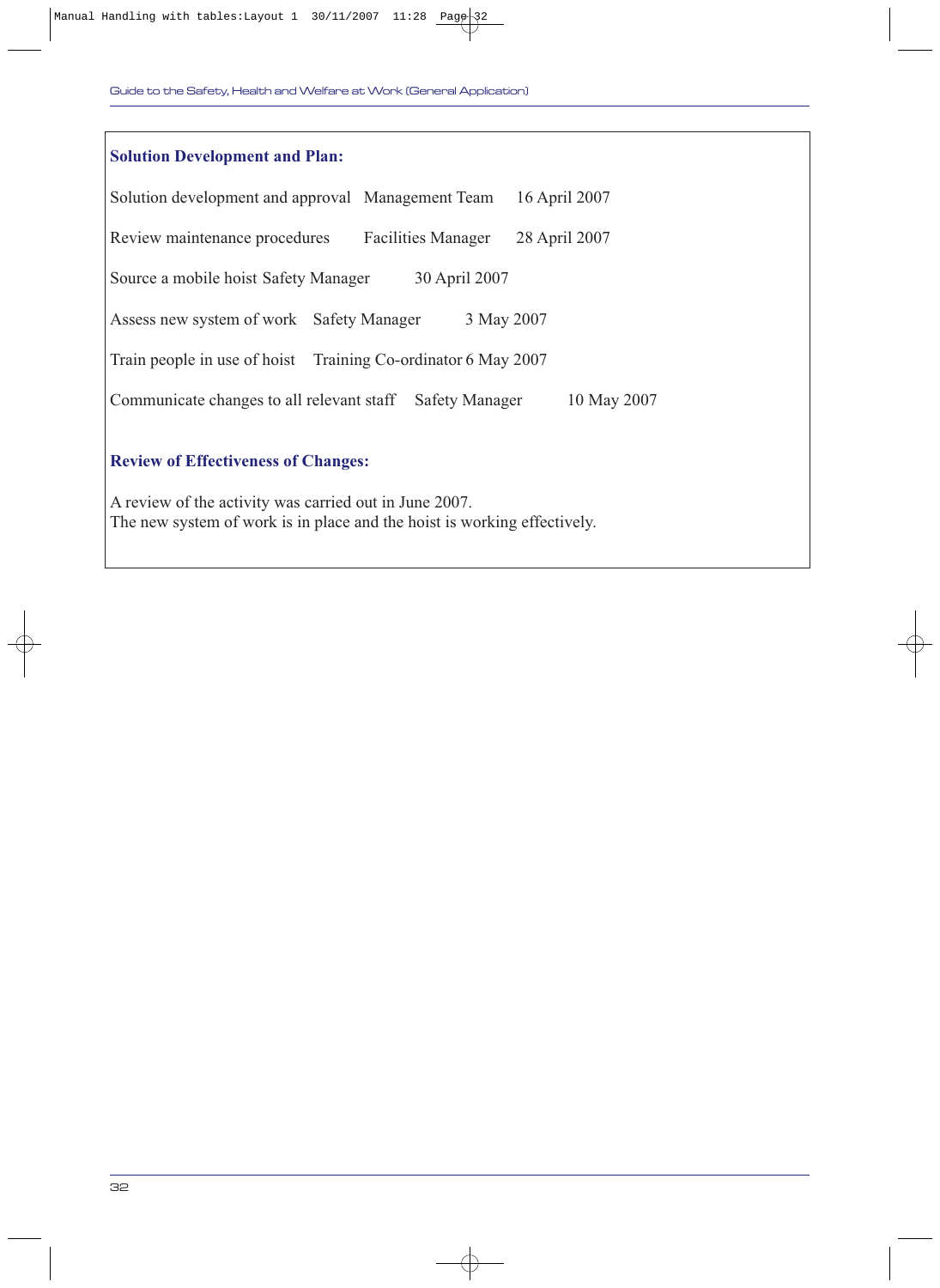#### **REFERENCES**

- Eastman Kodak, 1986. *Ergonomic Design for People at Work* (Vol. 2). John Wiley & Sons.
- Health and Safety Authority, 2005. *Management of Manual Handling in the Workplace*. Health and Safety Authority.
- Health and Safety Executive, 1998. *A Pain in Your Workplace: Ergonomic Problems and Solutions*: HS (G) 121. HSE Books.
- Health and Safety Executive, 1998. *Manual Handling: Guidance of Regulations*: L23. HSE Books.
- Health and Safety Executive, 1998. *Manual Handling in the Health Services*. HSE Books.
- Health and Safety Executive, 2000. *Backs for the Future, Safe Manual Handling in Construction*: HSE (G) 149. HSE Books.
- Health and Safety Executive, 2000. *Moving Food and Drink, Manual Handling Solutions for the Food and Drink Industries*: HSG196. HSE Books.
- Health and Safety Executive, 2002. *Manual Handling Assessment Charts*. HSE Books.
- Health and Safety Executive, 2003. 'Press Release: New HSE research on principles of good manual handling'. HSE.
- Health and Safety Executive, 2004. *Getting to Grips with Manual Handling, A Short Guide*. HSE.
- Hignett, Sue, 2003. 'Intervention strategies to reduce musculoskeletal injuries associated with handling patients: A systematic review'. *Occupational Environmental Medicine*.
- International Labour Office, 1998. *Work Organisation and Ergonomics*. ILO.
- Kroemer, K.H.E. and Grandjean, E., 2000. *Fitting the Task to the Human*. Taylor & Francis.
- Mital, A., and Ayoub M. M., 1997. *A Guide to Manual Materials Handling* (2nd edn). Taylor & Francis.
- National Authority for Occupational Safety and Health, 2000. *Guide to the Safety, Health and Welfare at Work Act, 1989 and the Safety, Health and Welfare at Work (General Application) Regulations, 1993*. Government Publications.

Pheasant, S., 1999. *Bodyspace*. Taylor & Francis.

- Safety, Health and Welfare at Work Act, 1989. Government Publications.
- Safety, Health and Welfare at Work (General Application) Regulations, 1993. Government Publications.
- Sanders, M.S. and McCormick, J., 1992. *Human Factors in Engineering and Design*. McGraw Hill International.

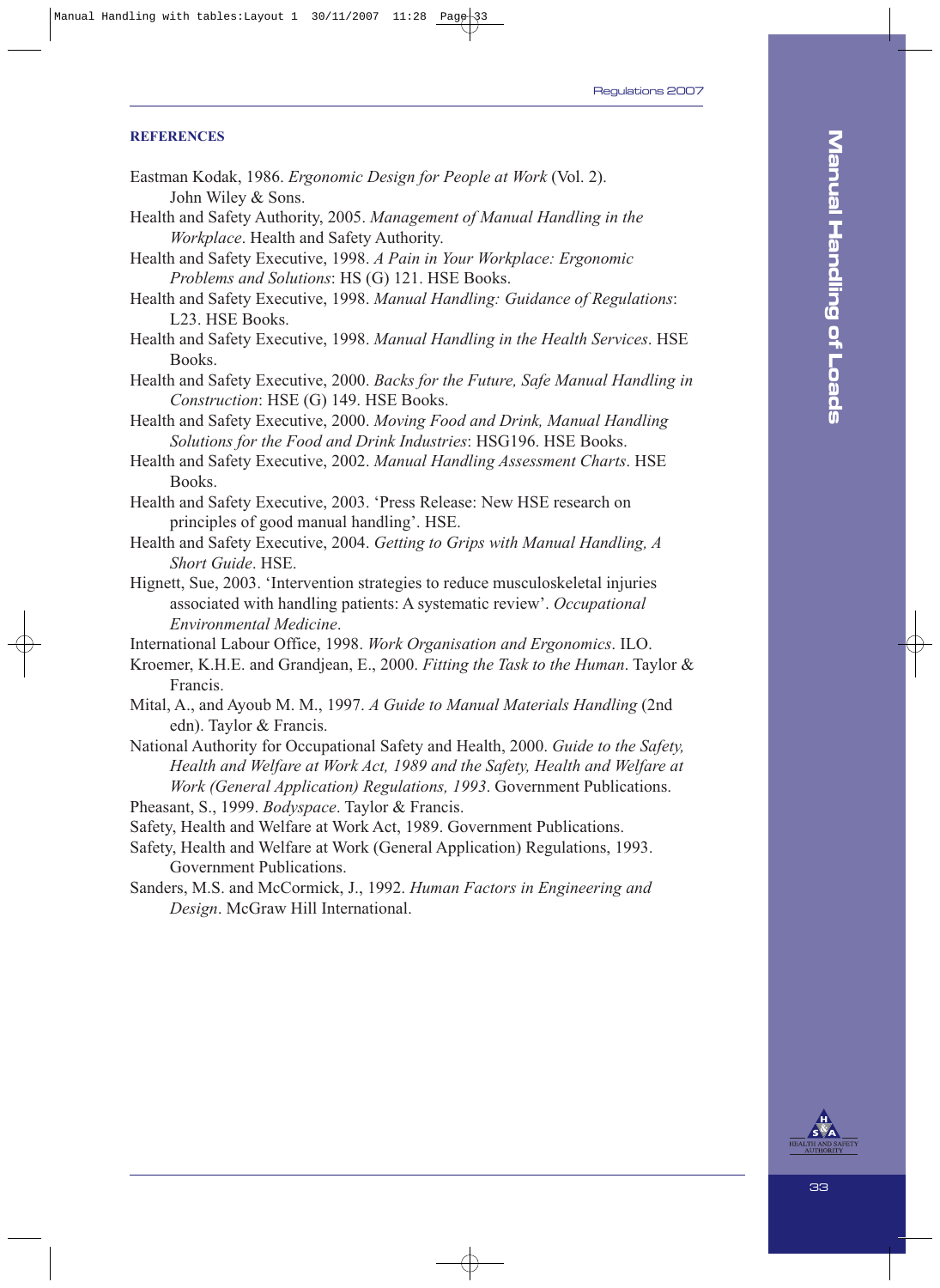# **Notes**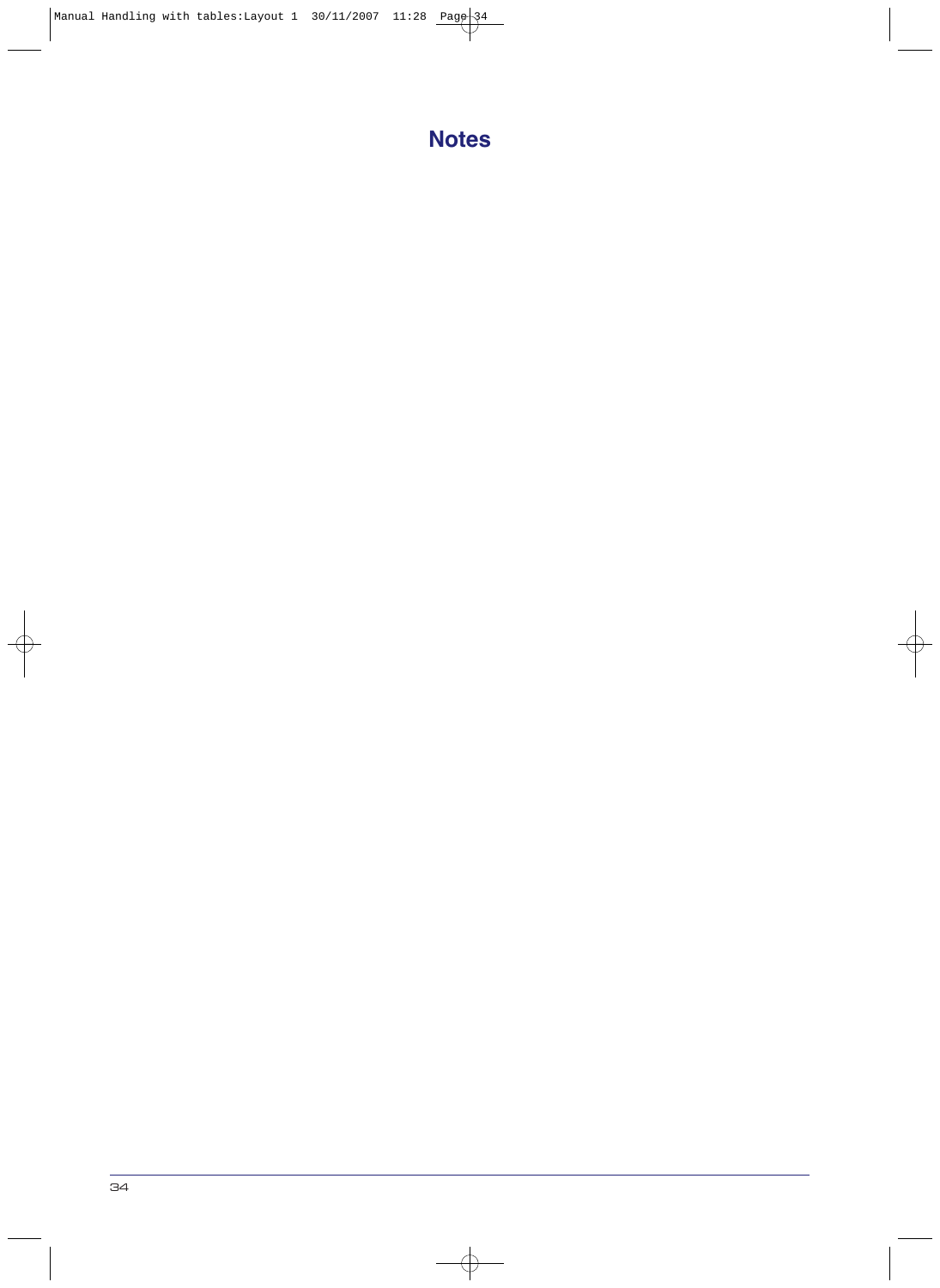**Notes**

**Manual Handling of Loads Manual Handling of Loads**

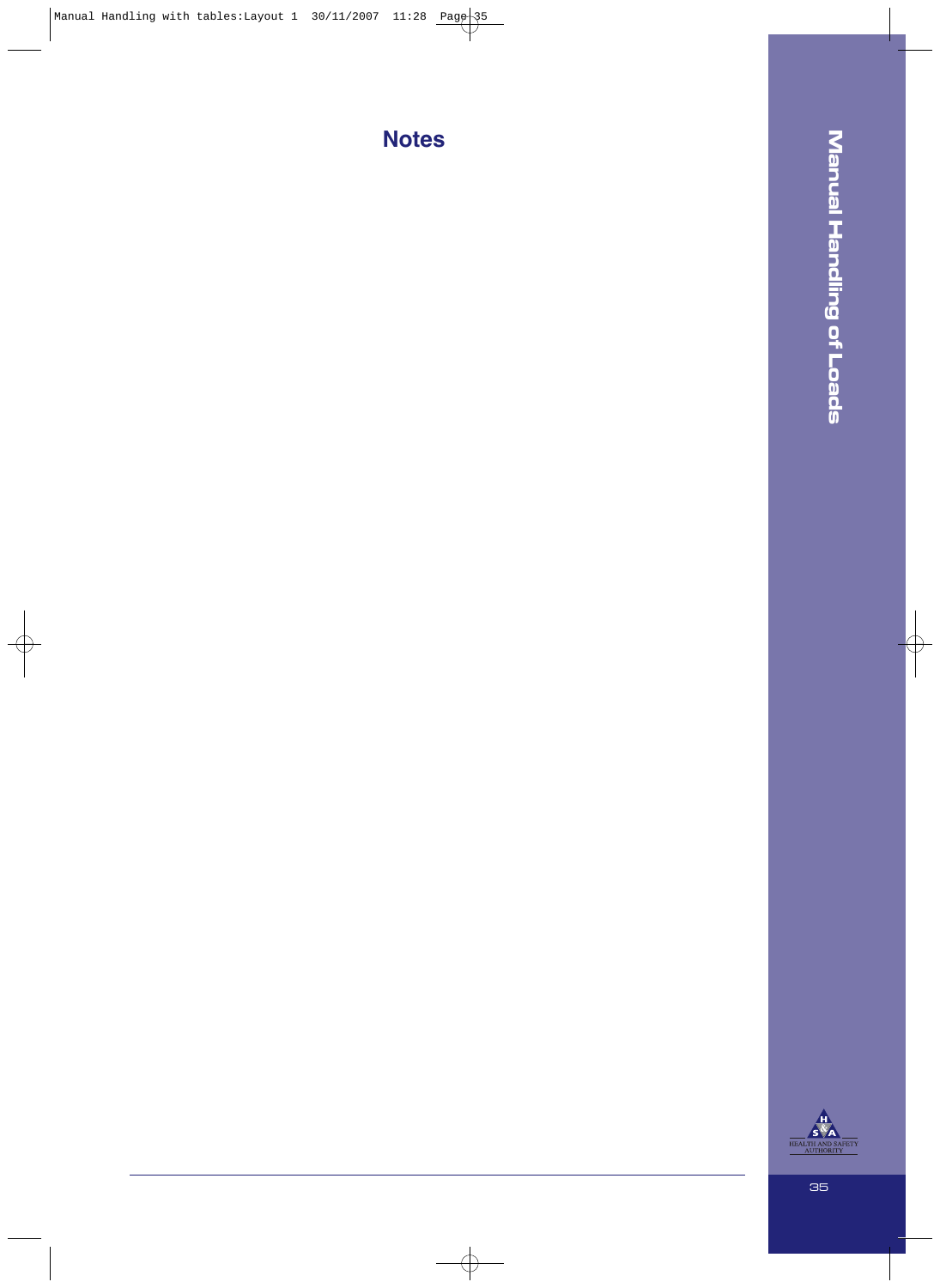# **Notes**